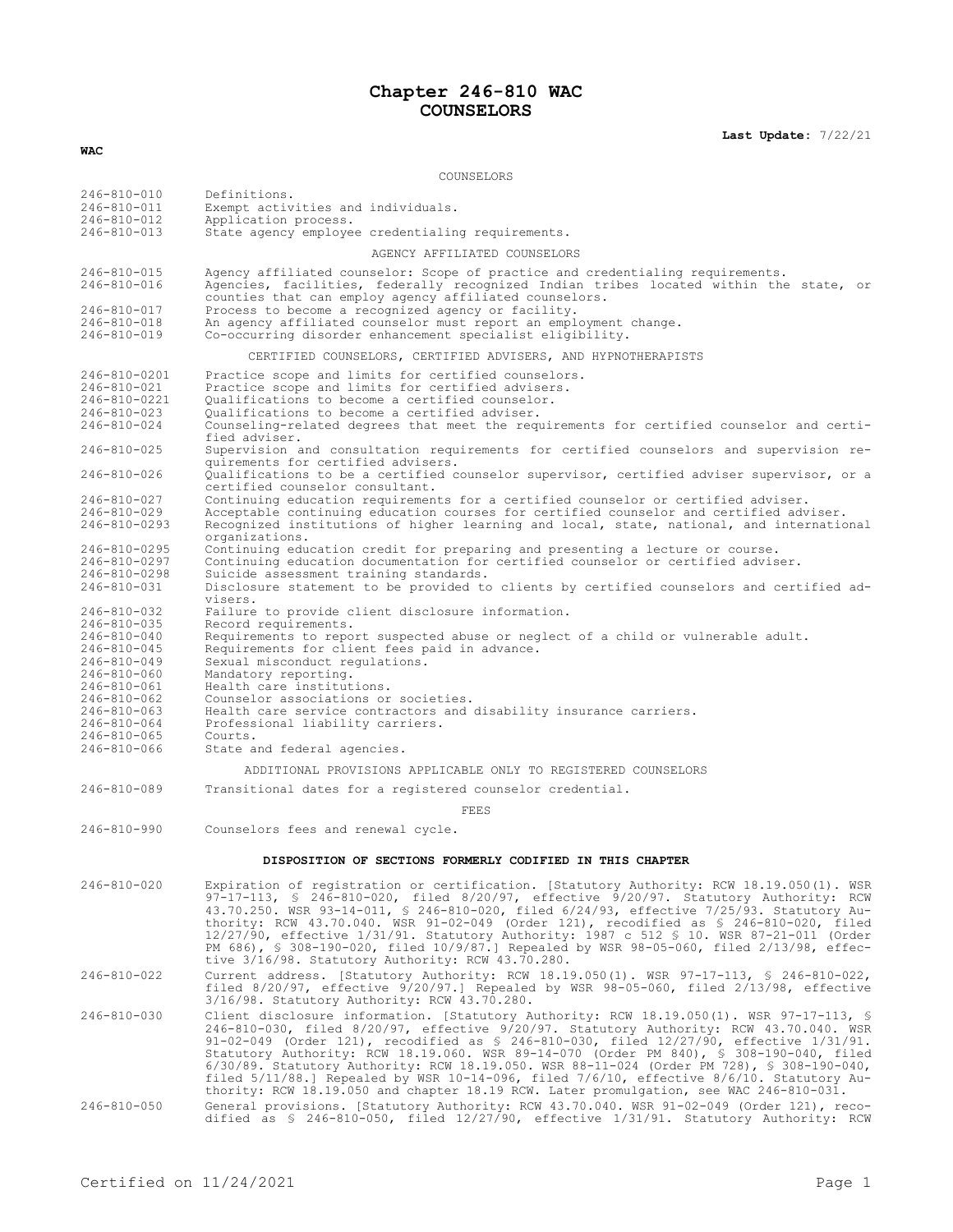18.130.070. WSR 89-14-092 (Order PM 842), § 308-190-060, filed 6/30/89.] Repealed by WSR 97-17-113, filed 8/20/97, effective 9/20/97. Statutory Authority: RCW 18.19.050(1).

246-810-070 Cooperation with investigation. [Statutory Authority: RCW 18.19.050(1). WSR 97-17-113, § 246-810-070, filed 8/20/97, effective 9/20/97. Statutory Authority: RCW 43.70.040. WSR 91-02-049 (Order 121), recodified as § 246-810-070, filed 12/27/90, effective 1/31/91. Statutory Authority: RCW 18.130.070. WSR 89-14-092 (Order PM 842), § 308-190-140, filed 6/30/89.] Repealed by WSR 06-08-106, filed 4/5/06, effective 5/6/06. Statutory Authority: RCW 18.19.050.

246-810-080 What are the requirements for AIDS prevention and information education? [Statutory Authority: RCW 18.19.050 and chapter 18.19 RCW. WSR 09-15-041, § 246-810-080, filed 7/8/09, effective 7/8/09. Statutory Authority: RCW 43.70.280. WSR 98-05-060, § 246-810-080, filed 2/13/98, effective 3/16/98. Statutory Authority: RCW 18.19.050(1). WSR 97-17-113, § 246-810-080, filed 8/20/97, effective 9/20/97. Statutory Authority: RCW 43.70.040. WSR 91-02-049 (Order 121), recodified as § 246-810-080, filed 12/27/90, effective 1/31/91. Statutory Authority: RCW 70.24.270. WSR 88-22-077 (Order PM 786), § 308-190-200, filed 11/2/88.] Repealed by WSR 21-02-002, filed 12/23/20, effective 1/23/21. Statutory Authority: RCW 18.19.050, 18.29.130, 18.29.210, 18.34.120, 18.46.060, 18.55.095, 18.84.040, 18.88B.060, 18.89.050, 18.130.050, 18.138.070, 18.155.040, 18.200.050, 18.205.060, 18.215.040, 18.230.040, 18.240.050, 18.250.020, 18.290.020, 18.360.030, 18.360.070, 18.215.040, 18.230.040, 18.240.050, 18.250.020<br>70.41.030, 70.230.020, 71.12.670, and 18.108.085.

246-810-110 Definitions. [Statutory Authority: RCW 18.19.050(1). WSR 97-17-113, § 246-810-110, filed 8/20/97, effective 9/20/97.] Repealed by WSR 06-08-106, filed 4/5/06, effective 5/6/06. Statutory Authority: RCW 18.19.050.

246-810-120 Qualifications not met—Appeal. [Statutory Authority: RCW 18.19.050(1). WSR 97-17-113, § 246-810-120, filed 8/20/97, effective 9/20/97.] Repealed by WSR 06-08-106, filed 4/5/06, effective 5/6/06. Statutory Authority: RCW 18.19.050.

- 246-810-130 Expired credential. [Statutory Authority: RCW 43.70.280. WSR 98-05-060, § 246-810-130, filed 2/13/98, effective 3/16/98. Statutory Authority: RCW 18.19.050(1). WSR 97-17-113, § 246-810-130, filed 8/20/97, effective 9/20/97.] Repealed by WSR 06-08-106, filed 4/5/06, effective 5/6/06. Statutory Authority: RCW 18.19.050.
- 246-810-140 Temporary retirement. [Statutory Authority: RCW 18.19.050(1). WSR 97-17-113, § 246-810-140, filed 8/20/97, effective 9/20/97.] Repealed by WSR 06-08-106, filed 4/5/06, effective 5/6/06. Statutory Authority: RCW 18.19.050.
- 246-810-310 Definitions. [Statutory Authority: RCW 18.19.050(1). WSR 97-17-113, § 246-810-310, filed 8/20/97, effective 9/20/97. Statutory Authority: RCW 43.70.040. WSR 91-02-049 (Order 121), recodified as § 246-810-310, filed 12/27/90, effective 1/31/91. Statutory Authority: RCW 18.19.050. WSR 89-04-003 (Order PM 817), § 308-220-010, filed 1/19/89; WSR 88-11-079 (Order PM 729), § 308-220-010, filed 5/18/88.] Repealed by WSR 06-08-106, filed 4/5/06, effective 5/6/06. Statutory Authority: RCW 18.19.050.
- 246-810-320 Education requirements—Degree equivalents. [Statutory Authority: RCW 18.19.050(1). WSR 97-17-113, § 246-810-320, filed 8/20/97, effective 9/20/97. Statutory Authority: RCW 43.70.040. WSR 91-02-049 (Order 121), recodified as § 246-810-320, filed 12/27/90, effective 1/31/91. Statutory Authority: RCW 18.19.050. WSR 89-04-003 (Order PM 817), § 308-220-030, filed 1/19/89; WSR 88-11-079 (Order PM 729), § 308-220-030, filed 5/18/88.] Repealed by WSR 02-09-041, filed 4/12/02, effective 5/13/02. Statutory Authority: Chapter 18.19 RCW.
- 246-810-321 Program equivalency. [Statutory Authority: RCW 18.19.050(1). WSR 97-17-113, § 246-810-321, filed 8/20/97, effective 9/20/97. Statutory Authority: RCW 43.70.040. WSR 91-02-049 (Order 121), recodified as § 246-810-321, filed 12/27/90, effective 1/31/91. Statutory Authority: RCW 18.19.050. WSR 88-11-079 (Order PM 729), § 308-220-040, filed 5/18/88.] Repealed by WSR 02-09-041, filed 4/12/02, effective 5/13/02. Statutory Authority: Chapter 18.19 RCW.
- 246-810-330 Supervision. [Statutory Authority: RCW 43.70.040. WSR 91-02-049 (Order 121), recodified as § 246-810-330, filed 12/27/90, effective 1/31/91. Statutory Authority: RCW 18.19.050. WSR 88-11-079 (Order PM 729), § 308-220-050, filed 5/18/88.] Repealed by WSR 97-17-113, filed 8/20/97, effective 9/20/97. Statutory Authority: RCW 18.19.050(1).
- 246-810-331 Supervisor qualifications. [Statutory Authority: RCW 43.70.040. WSR 91-02-049 (Order 121), recodified as § 246-810-331, filed 12/27/90, effective 1/31/91. Statutory Authority: RCW 18.19.050. WSR 88-11-079 (Order PM 729), § 308-220-060, filed 5/18/88.] Repealed by WSR 97-17-113, filed 8/20/97, effective 9/20/97. Statutory Authority: RCW  $18.19.050(1)$ .
- 246-810-332 Supervised postgraduate experience. [Statutory Authority: RCW 18.19.050(1). WSR 97-17-113, § 246-810-332, filed 8/20/97, effective 9/20/97. Statutory Authority: RCW 43.70.040. WSR 91-02-049 (Order 121), recodified as § 246-810-332, filed 12/27/90, effective 1/31/91. Statutory Authority: RCW 18.19.050. WSR 88-11-079 (Order PM 729), § 308-220-070, filed 5/18/88.] Repealed by WSR 02-09-041, filed 4/12/02, effective 5/13/02. Statutory Authority: Chapter 18.19 RCW.

246-810-334 Approved supervisor—Qualifications. [Statutory Authority: RCW 18.19.050(1). WSR 97-17-113, § 246-810-334, filed 8/20/97, effective 9/20/97.] Repealed by WSR 06-08-106, filed 4/5/06, effective 5/6/06. Statutory Authority: RCW 18.19.050.

- 246-810-340 Examination. [Statutory Authority: RCW 18.19.050(1). WSR 97-17-113, § 246-810-340, filed<br>8/20/97, effective 9/20/97. Statutory Authority: RCW 43.70.040. WSR 91-02-049 (Order 8/20/97, effective 9/20/97. Statutory Authority: RCW 43.70.040. WSR 91-02-049 (Order<br>121), recodified as § 246-810-340, filed 12/27/90, effective 1/31/91. Statutory Authori-<br>ty: RCW 18.19.050. WSR 88-11-079 (Order PM 729), by WSR 02-09-041, filed 4/12/02, effective 5/13/02. Statutory Authority: Chapter 18.19 RCW.
- 246-810-345 Examination appeal procedures. [Statutory Authority: RCW 18.19.050(1). WSR 97-17-113, § 246-810-345, filed 8/20/97, effective 9/20/97.] Repealed by WSR 06-08-106, filed 4/5/06, effective 5/6/06. Statutory Authority: RCW 18.19.050.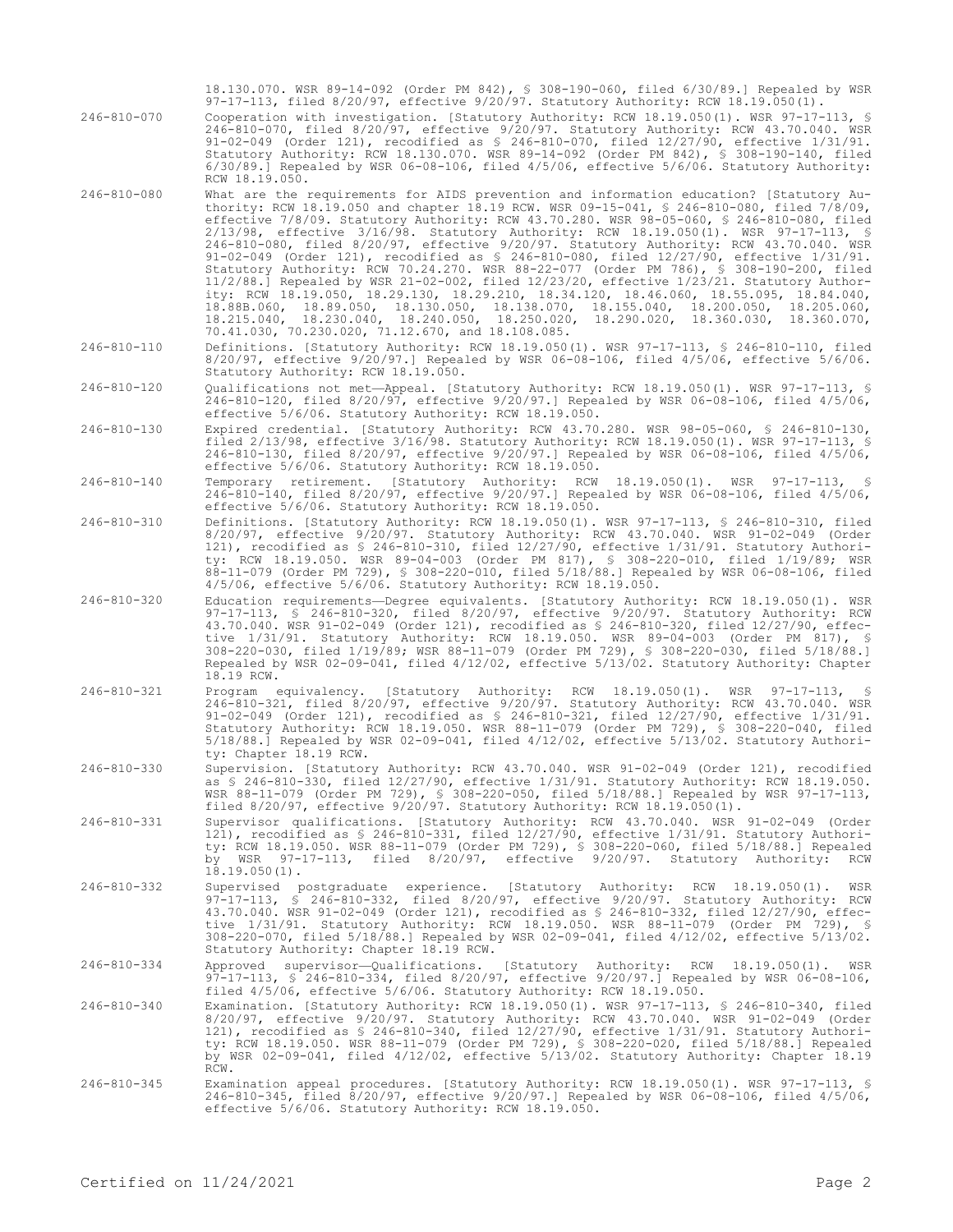246-810-348 Certification of persons credentialed out-of-state. [Statutory Authority: RCW 18.19.050(1). WSR 97-17-113, § 246-810-348, filed 8/20/97, effective 9/20/97.] Repealed by WSR 06-08-106, filed 4/5/06, effective 5/6/06. Statutory Authority: RCW 18.19.050.

246-810-350 General provisions. [Statutory Authority: RCW 43.70.040. WSR 91-02-049 (Order 121), recodified as § 246-810-350, filed 12/27/90, effective 1/31/91. Statutory Authority: RCW 18.130.070. WSR 89-14-092 (Order PM 842), § 308-220-090, filed 6/30/89.] Repealed by WSR 97-17-113, filed 8/20/97, effective 9/20/97. Statutory Authority: RCW 18.19.050(1).

246-810-360 Mandatory reporting. [Statutory Authority: RCW 43.70.040. WSR 91-02-049 (Order 121), recodified as § 246-810-360, filed 12/27/90, effective 1/31/91. Statutory Authority: RCW 18.130.070. WSR 89-14-092 (Order PM 842), § 308-220-100, filed 6/30/89.] Repealed by WSR 97-17-113, filed 8/20/97, effective 9/20/97. Statutory Authority: RCW 18.19.050(1).

246-810-361 Health care institutions. [Statutory Authority: RCW 43.70.040. WSR 91-02-049 (Order 121), recodified as § 246-810-361, filed 12/27/90, effective 1/31/91. Statutory Authority: RCW 18.130.070. WSR 89-14-092 (Order PM 842), § 308-220-110, filed 6/30/89.] Repealed by WSR 97-17-113, filed 8/20/97, effective 9/20/97. Statutory Authority: RCW 18.19.050(1).

246-810-362 Marriage and family therapist associations or societies. [Statutory Authority: RCW 43.70.040. WSR 91-02-049 (Order 121), recodified as § 246-810-362, filed 12/27/90, effective 1/31/91. Statutory Authority: RCW 18.130.070. WSR 89-14-092 (Order PM 842), § 308-220-120, filed 6/30/89.] Repealed by WSR 97-17-113, filed 8/20/97, effective 9/20/97. Statutory Authority: RCW 18.19.050(1).

246-810-363 Health care service contractors and disability insurance carriers. [Statutory Authority: RCW 43.70.040. WSR 91-02-049 (Order 121), recodified as § 246-810-363, filed 12/27/90, effective 1/31/91. Statutory Authority: RCW 18.130.070. WSR 89-14-092 (Order PM 842), § 308-220-130, filed 6/30/89.] Repealed by WSR 97-17-113, filed 8/20/97, effective 9/20/97. Statutory Authority: RCW 18.19.050(1).

- 246-810-364 Professional liability carriers. [Statutory Authority: RCW 43.70.040. WSR 91-02-049 (Order 121), recodified as § 246-810-364, filed 12/27/90, effective 1/31/91. Statutory Authority: RCW 18.130.070. WSR 89-14-092 (Order PM 842), § 308-220-140, filed 6/30/89.] Repealed by WSR 97-17-113, filed 8/20/97, effective 9/20/97. Statutory Authority: RCW  $18.19.050(1)$ .
- 246-810-365 Courts. [Statutory Authority: RCW 43.70.040. WSR 91-02-049 (Order 121), recodified as § 246-810-365, filed 12/27/90, effective 1/31/91. Statutory Authority: RCW 18.130.070. WSR 89-14-092 (Order PM 842), § 308-220-150, filed 6/30/89.] Repealed by WSR 97-17-113, filed 8/20/97, effective 9/20/97. Statutory Authority: RCW 18.19.050(1).

246-810-366 State and federal agencies. [Statutory Authority: RCW 43.70.040. WSR 91-02-049 (Order 121), recodified as § 246-810-366, filed 12/27/90, effective 1/31/91. Statutory Authority: RCW 18.130.070. WSR 89-14-092 (Order PM 842), § 308-220-160, filed 6/30/89.] Repealed by WSR 97-17-113, filed 8/20/97, effective 9/20/97. Statutory Authority: RCW 18.19.050(1).

- 246-810-370 Cooperation with investigation. [Statutory Authority: RCW 43.70.040. WSR 91-02-049 (Order 121), recodified as § 246-810-370, filed 12/27/90, effective 1/31/91. Statutory Authority: RCW 18.130.070. WSR 89-14-092 (Order PM 842), § 308-220-170, filed 6/30/89.] Repealed by WSR 97-17-113, filed 8/20/97, effective 9/20/97. Statutory Authority: RCW  $18.19.050(1)$ .
- 246-810-380 AIDS prevention and information education requirements. [Statutory Authority: RCW 43.70.040. WSR 91-02-049 (Order 121), recodified as § 246-810-380, filed 12/27/90, effective 1/31/91. Statutory Authority: RCW 70.24.270. WSR 88-22-077 (Order PM 786), § 308-220-200, filed 11/2/88.] Repealed by WSR 97-17-113, filed 8/20/97, effective 9/20/97. Statutory Authority: RCW 18.19.050(1).
- 246-810-510 Definitions. [Statutory Authority: RCW 18.19.050(1). WSR 97-17-113, § 246-810-510, filed 8/20/97, effective 9/20/97. Statutory Authority: RCW 43.70.040. WSR 91-02-049 (Order 121), recodified as § 246-810-510, filed 12/27/90, effective 1/31/91. Statutory Authority: RCW 18.19.120. WSR 89-14-071 (Order PM 841), § 308-210-010, filed 6/30/89. Statutory Authority: RCW 18.19.050. WSR 88-11-025 (Order PM 730), § 308-210-010, filed 5/11/88.] Repealed by WSR 06-08-106, filed 4/5/06, effective 5/6/06. Statutory Authority: RCW 18.19.050.
- 246-810-520 Education requirements. [Statutory Authority: RCW 18.19.050(1). WSR 97-17-113, § 246-810-520, filed 8/20/97, effective 9/20/97. Statutory Authority: RCW 43.70.040. WSR 91-02-049 (Order 121), recodified as § 246-810-520, filed 12/27/90, effective 1/31/91. Statutory Authority: RCW 18.19.050. WSR 88-11-025 (Order PM 730), § 308-210-020, filed 5/11/88.] Repealed by WSR 02-09-041, filed 4/12/02, effective 5/13/02. Statutory Authority: Chapter 18.19 RCW.
- 246-810-521 Behavioral sciences—Program equivalency. [Statutory Authority: RCW 18.19.050(1). WSR 97-17-113, § 246-810-521, filed 8/20/97, effective 9/20/97. Statutory Authority: RCW 43.70.040. WSR 91-02-049 (Order 121), recodified as § 246-810-521, filed 12/27/90, effective 1/31/91. Statutory Authority: RCW 18.19.120. WSR 89-14-071 (Order PM 841), § 308-210-050, filed 6/30/89. Statutory Authority: RCW 18.19.050. WSR 88-11-025 (Order PM 730), § 308-210-050, filed 5/11/88.] Repealed by WSR 02-09-041, filed 4/12/02, effective 5/13/02. Statutory Authority: Chapter 18.19 RCW.
- 246-810-530 Mental health counselors—Professional experience requirement prior to examination for certification. [Statutory Authority: RCW 43.70.040. WSR 91-02-049 (Order 121), recodified as \$ 246-810-530, filed 12/27/90, effective 1/31/91. Statutory Authority: RCW 18.19.120.<br>WSR 89-14-071 (Order PM 841), \$ 308-210-045, filed 6/30/89.] Repealed by WSR 97-17-113,<br>filed 8/20/97, effective 9/20/97. Statutory A

246-810-532 Supervised postgraduate experience. [Statutory Authority: RCW 18.19.050(1). WSR 97-17-113, § 246-810-532, filed 8/20/97, effective 9/20/97.] Repealed by WSR 02-09-041, filed 4/12/02, effective 5/13/02. Statutory Authority: Chapter 18.19 RCW.

246-810-534 Approved supervisor—Qualifications. [Statutory Authority: RCW 18.19.050(1). WSR 97-17-113, § 246-810-534, filed 8/20/97, effective 9/20/97.] Repealed by WSR 06-08-106, filed 4/5/06, effective 5/6/06. Statutory Authority: RCW 18.19.050.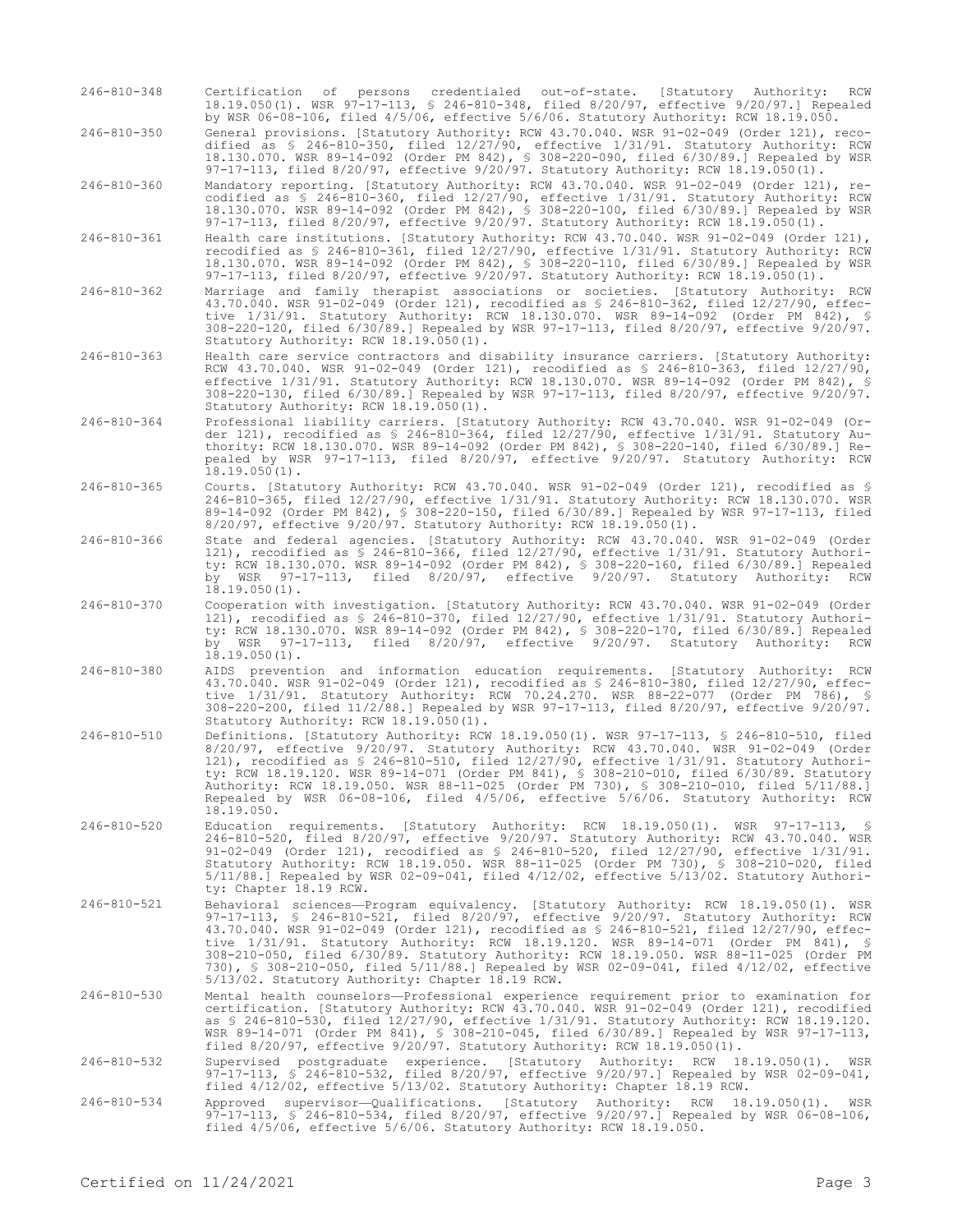246-810-540 Examination for certified mental health counselors. [Statutory Authority: RCW 18.19.050(1). WSR 97-17-113, § 246-810-540, filed 8/20/97, effective 9/20/97. Statutory Authority: RCW 43.70.040. WSR 91-02-049 (Order 121), recodified as § 246-810-540, filed 12/27/90, effective 1/31/91. Statutory Authority: RCW 18.19.120. WSR 89-14-071 (Order PM 841), § 308-210-040, filed 6/30/89. Statutory Authority: RCW 18.19.050. WSR 88-11-025 (Order PM 730), § 308-210-040, filed 5/11/88.] Repealed by WSR 02-09-041, filed 4/12/02, effective 5/13/02. Statutory Authority: Chapter 18.19 RCW.

246-810-541 Applicants with graduate degree by January 26, 1989. [Statutory Authority: RCW 43.70.040. WSR 91-02-049 (Order 121), recodified as § 246-810-541, filed 12/27/90, effective 1/31/91. Statutory Authority: RCW 18.19.120. WSR 89-14-071 (Order PM 841), § 308-210-046, filed 6/30/89.] Repealed by WSR 97-17-113, filed 8/20/97, effective 9/20/97. Statutory Authority: RCW 18.19.050(1).

- 246-810-542 Examination waiver eligibility. [Statutory Authority: RCW 43.70.040. WSR 91-02-049 (Order 121), recodified as § 246-810-542, filed 12/27/90, effective 1/31/91. Statutory Authority: RCW 18.19.120. WSR 89-14-071 (Order PM 841), § 308-210-030, filed 6/30/89. Statutory Authority: RCW 18.19.050. WSR 88-11-025 (Order PM 730), § 308-210-030, filed 5/11/88.] Repealed by WSR 97-17-113, filed 8/20/97, effective 9/20/97. Statutory Authority: RCW  $18.19.050(1)$ .
- 246-810-545 Examination appeal procedures. [Statutory Authority: RCW 18.19.050(1). WSR 97-17-113, § 246-810-545, filed 8/20/97, effective 9/20/97.] Repealed by WSR 06-08-106, filed 4/5/06, effective 5/6/06. Statutory Authority: RCW 18.19.050.

246-810-548 Certification of persons credentialed out-of-state. [Statutory Authority: RCW 18.19.050(1). WSR 97-17-113, § 246-810-548, filed 8/20/97, effective 9/20/97.] Repealed by WSR 06-08-106, filed 4/5/06, effective 5/6/06. Statutory Authority: RCW 18.19.050.

- 246-810-550 General provisions. [Statutory Authority: RCW 43.70.040. WSR 91-02-049 (Order 121), recodified as § 246-810-550, filed 12/27/90, effective 1/31/91. Statutory Authority: RCW 18.130.070. WSR 89-14-092 (Order PM 842), § 308-210-080, filed 6/30/89.] Repealed by WSR 97-17-113, filed 8/20/97, effective 9/20/97. Statutory Authority: RCW 18.19.050(1).
- 246-810-560 Mandatory reporting. [Statutory Authority: RCW 43.70.040. WSR 91-02-049 (Order 121), recodified as § 246-810-560, filed 12/27/90, effective 1/31/91. Statutory Authority: RCW 18.130.070. WSR 89-14-092 (Order PM 842), § 308-210-090, filed 6/30/89.] Repealed by WSR 97-17-113, filed 8/20/97, effective 9/20/97. Statutory Authority: RCW 18.19.050(1).
- 246-810-561 Health care institutions. [Statutory Authority: RCW 43.70.040. WSR 91-02-049 (Order 121), recodified as § 246-810-561, filed 12/27/90, effective 1/31/91. Statutory Authority: RCW 18.130.070. WSR 89-14-092 (Order PM 842), § 308-210-100, filed 6/30/89.] Repealed by WSR 97-17-113, filed 8/20/97, effective 9/20/97. Statutory Authority: RCW 18.19.050(1).

246-810-562 Mental health counselor associations or societies. [Statutory Authority: RCW 43.70.040. WSR 91-02-049 (Order 121), recodified as § 246-810-562, filed 12/27/90, effective 1/31/91. Statutory Authority: RCW 18.130.070. WSR 89-14-092 (Order PM 842), § 308-210-110, filed 6/30/89.] Repealed by WSR 97-17-113, filed 8/20/97, effective 9/20/97. Statutory Authority: RCW 18.19.050(1).

- 246-810-563 Health care service contractors and disability insurance carriers. [Statutory Authority: RCW 43.70.040. WSR 91-02-049 (Order 121), recodified as § 246-810-563, filed 12/27/90, effective 1/31/91. Statutory Authority: RCW 18.130.070. WSR 89-14-092 (Order PM 842), § 308-210-120, filed 6/30/89.] Repealed by WSR 97-17-113, filed 8/20/97, effective 9/20/97. Statutory Authority: RCW 18.19.050(1).
- 246-810-564 Professional liability carriers. [Statutory Authority: RCW 43.70.040. WSR 91-02-049 (Order 121), recodified as § 246-810-564, filed 12/27/90, effective 1/31/91. Statutory Authority: RCW 18.130.070. WSR 89-14-092 (Order PM 842), § 308-210-130, filed 6/30/89.] Repealed by WSR 97-17-113, filed 8/20/97, effective 9/20/97. Statutory Authority: RCW 18.19.050(1).
- 246-810-565 Courts. [Statutory Authority: RCW 43.70.040. WSR 91-02-049 (Order 121), recodified as § 246-810-565, filed 12/27/90, effective 1/31/91. Statutory Authority: RCW 18.130.070. WSR 89-14-092 (Order PM 842), § 308-210-140, filed 6/30/89.] Repealed by WSR 97-17-113, filed 8/20/97, effective 9/20/97. Statutory Authority: RCW 18.19.050(1).
- 246-810-566 State and federal agencies. [Statutory Authority: RCW 43.70.040. WSR 91-02-049 (Order 121), recodified as § 246-810-566, filed 12/27/90, effective 1/31/91. Statutory Authority: RCW 18.130.070. WSR 89-14-092 (Order PM 842), § 308-210-150, filed 6/30/89.] Repealed by WSR 97-17-113, filed 8/20/97, effective 9/20/97. Statutory Authority: RCW  $18.19.050(1)$ .
- 246-810-570 Cooperation with investigation. [Statutory Authority: RCW 43.70.040. WSR 91-02-049 (Order 121), recodified as § 246-810-570, filed 12/27/90, effective 1/31/91. Statutory Authority: RCW 18.130.070. WSR 89-14-092 (Order PM 842), § 308-210-160, filed 6/30/89.] Repealed by WSR 97-17-113, filed 8/20/97, effective 9/20/97. Statutory Authority: RCW  $18.19.050(1)$ .
- 246-810-580 AIDS prevention and information education requirements. [Statutory Authority: RCW 43.70.040. WSR 91-02-049 (Order 121), recodified as § 246-810-580, filed 12/27/90, effective 1/31/91. Statutory Authority: RCW 70.24.270. WSR 88-22-077 (Order PM 786), § 308-210-200, filed 11/2/88.] Repealed by WSR 97-17-113, filed 8/20/97, effective 9/20/97. Statutory Authority: RCW 18.19.050(1).
- 246-810-600 Who is required to have continuing education? [Statutory Authority: RCW 18.19.170. WSR 00-03-075A, § 246-810-600, filed 1/19/00, effective 2/19/00.] Repealed by WSR 02-11-108, filed 5/20/02, effective 6/20/02. Statutory Authority: Chapter 18.19 RCW. Later promulgation, see WAC 246-809-600.
- 246-810-610 What courses are acceptable? [Statutory Authority: RCW 18.19.170. WSR 00-03-075A, § 246-810-610, filed 1/19/00, effective 2/19/00.] Repealed by WSR 02-11-108, filed 5/20/02, effective 6/20/02. Statutory Authority: Chapter 18.19 RCW. Later promulgation, see WAC 246-809-610.
- 246-810-620 What are industry-recognized local, state, national, international organizations or in-stitutions of higher learning? [Statutory Authority: RCW 18.19.170. WSR 00-03-075A, § 246-810-620, filed 1/19/00, effective 2/19/00.] Repealed by WSR 02-11-108, filed 5/20/02,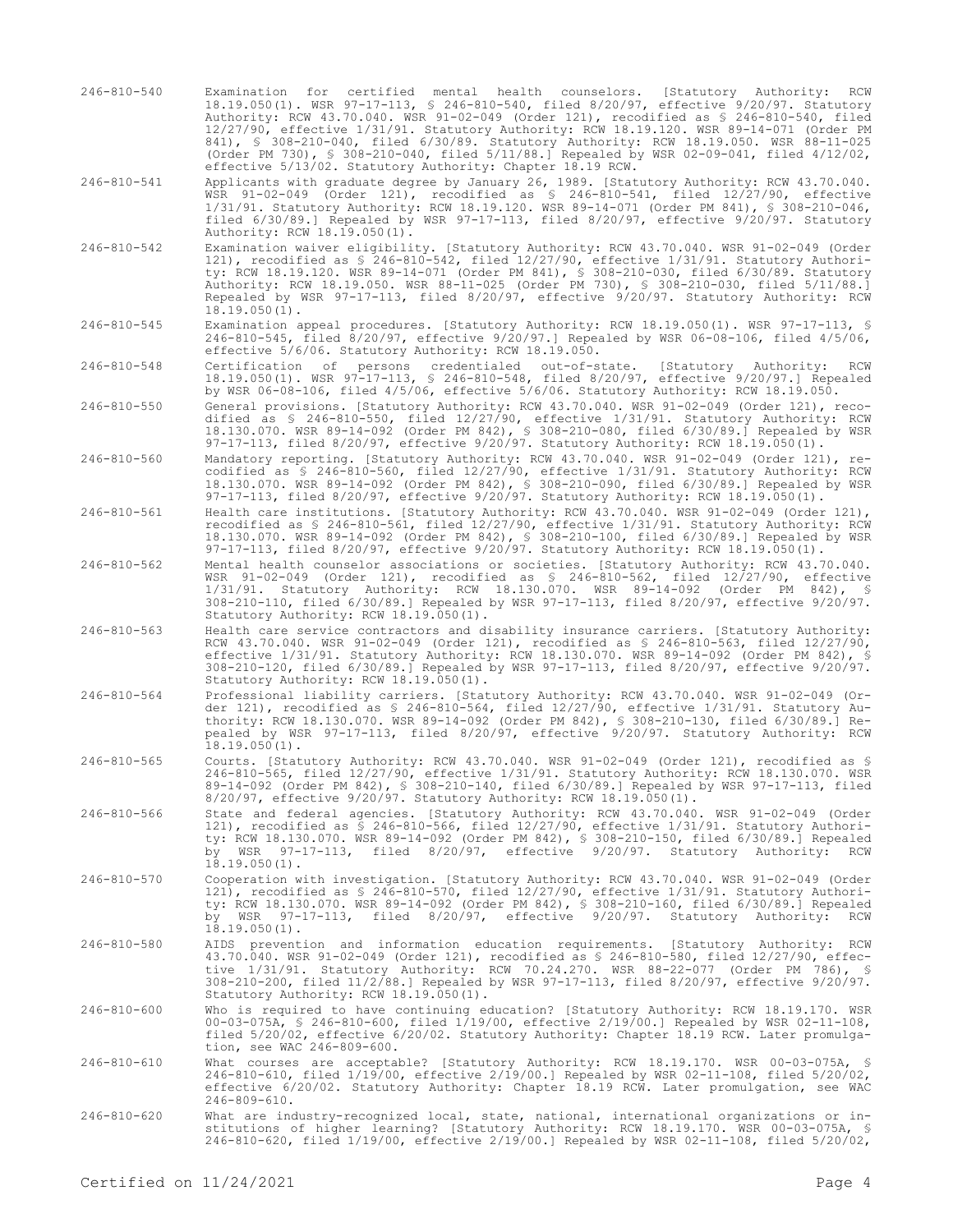|                   | effective 6/20/02. Statutory Authority: Chapter 18.19 RCW. Later promulgation, see WAC<br>$246 - 809 - 620$ .                                                                                                                                                                                                                                                                                                                                                                                          |
|-------------------|--------------------------------------------------------------------------------------------------------------------------------------------------------------------------------------------------------------------------------------------------------------------------------------------------------------------------------------------------------------------------------------------------------------------------------------------------------------------------------------------------------|
| $246 - 810 - 630$ | How many hours do I need and in what time period? [Statutory Authority: RCW 18.19.170.<br>WSR 00-03-075A, § 246-810-630, filed 1/19/00, effective 2/19/00.] Repealed by WSR<br>02-11-108, filed 5/20/02, effective 6/20/02. Statutory Authority: Chapter 18.19 RCW. Lat-<br>er promulgation, see WAC 246-809-630.                                                                                                                                                                                      |
| 246-810-640       | How are credit hours determined for preparation and presentation of a lecture or an edu-<br>cational course? [Statutory Authority: RCW 18.19.170. WSR 00-03-075A, \$ 246-810-640,<br>filed $1/19/00$ , effective $2/19/00$ . Repealed by WSR 02-11-108, filed $5/20/02$ , effective<br>6/20/02. Statutory Authority: Chapter 18.19 RCW. Later promulgation, see WAC 246-809-640.                                                                                                                       |
| 246-810-650       | How do I document my courses? [Statutory Authority: RCW 18.19.170. WSR 00-03-075A, §<br>246-810-650, filed 1/19/00, effective 2/19/00.] Repealed by WSR 02-11-108, filed 5/20/02,<br>effective 6/20/02. Statutory Authority: Chapter 18.19 RCW. Later promulgation, see WAC<br>$246 - 809 - 650$ .                                                                                                                                                                                                     |
| $246 - 810 - 660$ | What are the continuing education requirements for returning to active status from a tem-<br>porary retirement status? [Statutory Authority: RCW 18.19.170. WSR 00-03-075A, §<br>246-810-660, filed 1/19/00, effective 2/19/00.] Repealed by WSR 02-11-108, filed 5/20/02,<br>effective 6/20/02. Statutory Authority: Chapter 18.19 RCW.                                                                                                                                                               |
| 246-810-710       | Definitions. [Statutory Authority: RCW 18.19.050(1). WSR 97-17-113, § 246-810-710, filed<br>$8/20/97$ , effective $9/20/97$ .] Repealed by WSR 06-08-106, filed $4/5/06$ , effective $5/6/06$ .<br>Statutory Authority: RCW 18.19.050.                                                                                                                                                                                                                                                                 |
| 246-810-720       | Education requirements. [Statutory Authority: RCW 18.19.050(1). WSR 97-17-113, §<br>246-810-720, filed 8/20/97, effective 9/20/97. Statutory Authority: RCW 43.70.040. WSR<br>91-02-049 (Order 121), recodified as $$246-810-720$ , filed $12/27/90$ , effective $1/31/91$ .<br>Statutory Authority: RCW 18.19.050. WSR 88-11-078 (Order PM 727), § 308-230-010, filed<br>$5/18/88$ .] Repealed by WSR 02-09-041, filed $4/12/02$ , effective $5/13/02$ . Statutory Authori-<br>ty: Chapter 18.19 RCW. |
| 246-810-721       | Education and experience equivalency. [Statutory Authority: RCW 18.19.050(1). WSR<br>97-17-113, § 246-810-721, filed 8/20/97, effective 9/20/97.] Repealed by WSR 02-09-041,<br>filed 4/12/02, effective 5/13/02. Statutory Authority: Chapter 18.19 RCW.                                                                                                                                                                                                                                              |
| 246-810-730       | Supervision requirements. [Statutory Authority: RCW 43.70.040. WSR 91-02-049 (Order 121),<br>recodified as § 246-810-730, filed 12/27/90, effective 1/31/91. Statutory Authority: RCW<br>18.19.050. WSR 88-11-078 (Order PM 727), § 308-230-040, filed 5/18/88.] Repealed by WSR<br>97-17-113, filed 8/20/97, effective 9/20/97. Statutory Authority: RCW 18.19.050(1).                                                                                                                                |
| 246-810-731       | Education and supervision equivalency. [Statutory Authority: RCW 43.70.040. WSR 91-02-049<br>(Order 121), recodified as $$246-810-731$ , filed $12/27/90$ , effective $1/31/91$ . Statutory<br>Authority: RCW 18.19.050. WSR 88-11-078 (Order PM 727), § 308-230-030, filed 5/18/88.]<br>Repealed by WSR 97-17-113, filed 8/20/97, effective 9/20/97. Statutory Authority: RCW<br>$18.19.050(1)$ .                                                                                                     |
| 246-810-732       | Supervised postgraduate experience. [Statutory Authority: RCW 18.19.050(1). WSR<br>97-17-113, \$ 246-810-732, filed 8/20/97, effective 9/20/97.] Repealed by WSR 02-09-041,<br>filed 4/12/02, effective 5/13/02. Statutory Authority: Chapter 18.19 RCW.                                                                                                                                                                                                                                               |
| 246-810-734       | Approved supervisor—Qualifications. [Statutory Authority: RCW<br>18.19.050(1).<br>WSR<br>97-17-113, \$ 246-810-734, filed 8/20/97, effective 9/20/97.] Repealed by WSR 06-08-106,<br>filed 4/5/06, effective 5/6/06. Statutory Authority: RCW 18.19.050.                                                                                                                                                                                                                                               |
| 246-810-740       | Examination required. [Statutory Authority: RCW 18.19.050(1). WSR 97-17-113, §<br>246-810-740, filed 8/20/97, effective 9/20/97. Statutory Authority: RCW 43.70.040. WSR<br>91-02-049 (Order 121), recodified as $$ 246-810-740$ , filed $12/27/90$ , effective $1/31/91$ .<br>Statutory Authority: RCW 18.19.050. WSR 88-11-078 (Order PM 727), § 308-230-020, filed<br>$5/18/88$ .] Repealed by WSR 02-09-041, filed $4/12/02$ , effective $5/13/02$ . Statutory Authori-<br>ty: Chapter 18.19 RCW.  |
| 246-810-741       | Certification of persons credentialed out-of-state. [Statutory Authority: RCW 43.70.040.<br>WSR 91-02-049 (Order 121), recodified as \$ 246-810-741, filed 12/27/90, effective<br>1/31/91. Statutory Authority: RCW 18.19.050. WSR 88-11-078 (Order PM 727), § 308-230-050,<br>filed $5/18/88$ .] Repealed by WSR $97-17-113$ , filed $8/20/97$ , effective $9/20/97$ . Statutory<br>Authority: RCW 18.19.050(1).                                                                                      |
| 246-810-745       | Examination appeal procedures. [Statutory Authority: RCW 18.19.050(1). WSR 97-17-113, §<br>246-810-745, filed 8/20/97, effective 9/20/97.] Repealed by WSR 06-08-106, filed 4/5/06,<br>effective 5/6/06. Statutory Authority: RCW 18.19.050.                                                                                                                                                                                                                                                           |
| 246-810-748       | Certification of persons credentialed out-of-state. [Statutory Authority:<br>RCW<br>18.19.050(1). WSR 97-17-113, § 246-810-748, filed 8/20/97, effective 9/20/97.] Repealed<br>by WSR 06-08-106, filed 4/5/06, effective 5/6/06. Statutory Authority: RCW 18.19.050.                                                                                                                                                                                                                                   |
| $246 - 810 - 750$ | General provisions. [Statutory Authority: RCW 43.70.040. WSR 91-02-049 (Order 121), reco-<br>dified as \$ 246-810-750, filed 12/27/90, effective 1/31/91. Statutory Authority: RCW<br>18.130.070. WSR 89-14-092 (Order PM 842), § 308-230-060, filed 6/30/89.] Repealed by WSR<br>97-17-113, filed $8/20/97$ , effective $9/20/97$ . Statutory Authority: RCW 18.19.050(1).                                                                                                                            |
| 246-810-760       | Mandatory reporting. [Statutory Authority: RCW 43.70.040. WSR 91-02-049 (Order 121), re-<br>codified as § 246-810-760, filed 12/27/90, effective 1/31/91. Statutory Authority: RCW<br>18.130.070. WSR 89-14-092 (Order PM 842), \$ 308-230-070, filed 6/30/89.] Repealed by WSR<br>97-17-113, filed 8/20/97, effective 9/20/97. Statutory Authority: RCW 18.19.050(1).                                                                                                                                 |
| 246-810-761       | Health care institutions. [Statutory Authority: RCW 43.70.040. WSR 91-02-049 (Order 121),<br>recodified as § 246-810-761, filed 12/27/90, effective 1/31/91. Statutory Authority: RCW<br>18.130.070. WSR 89-14-092 (Order PM 842), § 308-230-080, filed 6/30/89.] Repealed by WSR<br>97-17-113, filed $8/20/97$ , effective $9/20/97$ . Statutory Authority: RCW 18.19.050(1).                                                                                                                         |
| 246-810-762       | Social worker associations or societies. [Statutory Authority: RCW 43.70.040. WSR<br>91-02-049 (Order 121), recodified as $$246-810-762$ , filed $12/27/90$ , effective $1/31/91$ .<br>Statutory Authority: RCW 18.130.070. WSR 89-14-092 (Order PM 842), § 308-230-090, filed<br>$6/30/89$ .] Repealed by WSR 97-17-113, filed 8/20/97, effective 9/20/97. Statutory Authori-<br>ty: RCW 18.19.050(1).                                                                                                |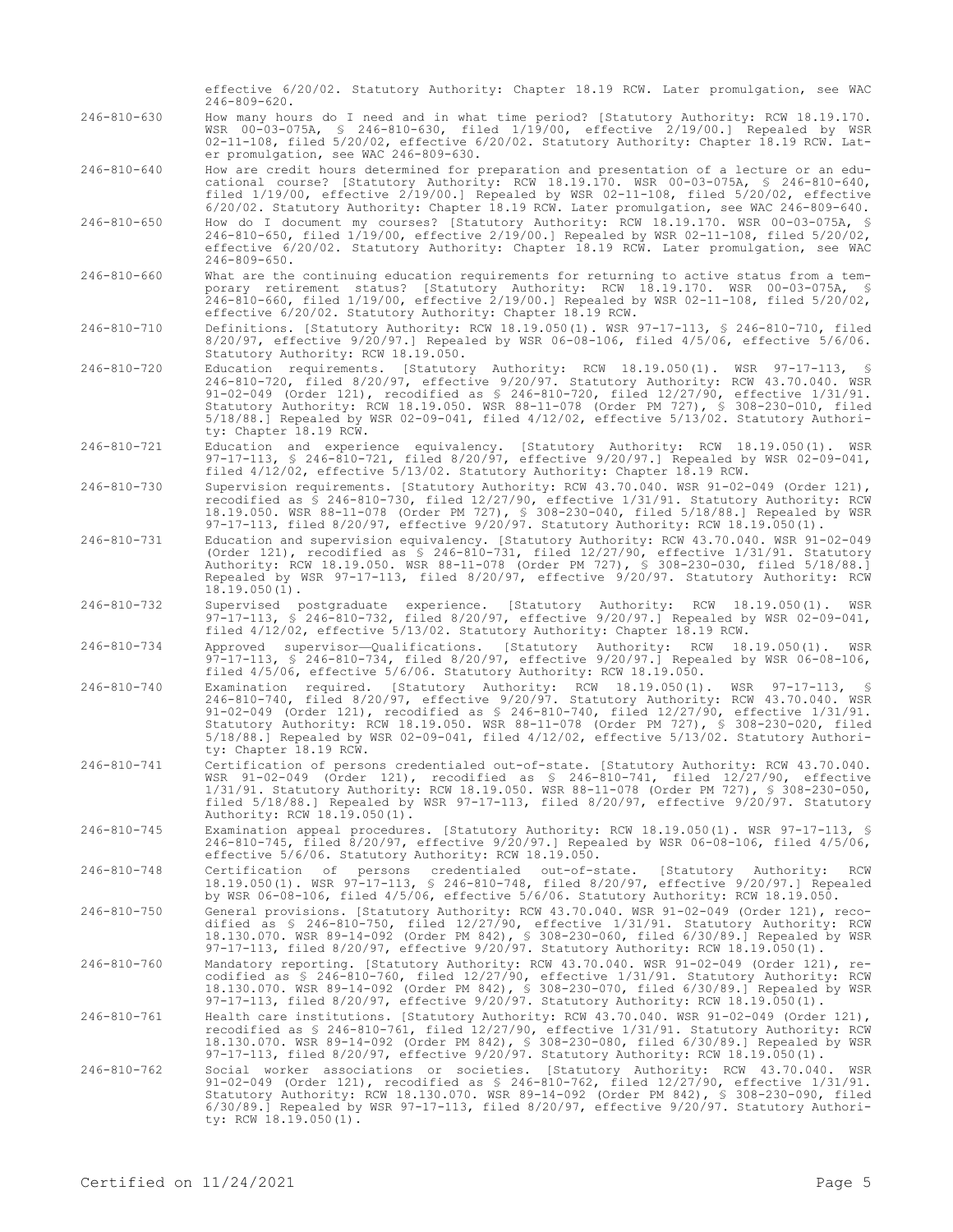- 246-810-763 Health care service contractors and disability insurance carriers. [Statutory Authority: RCW 43.70.040. WSR 91-02-049 (Order 121), recodified as § 246-810-763, filed 12/27/90, effective 1/31/91. Statutory Authority: RCW 18.130.070. WSR 89-14-092 (Order PM 842), § 308-230-100, filed 6/30/89.] Repealed by WSR 97-17-113, filed 8/20/97, effective 9/20/97. Statutory Authority: RCW 18.19.050(1).
- 246-810-764 Professional liability carriers. [Statutory Authority: RCW 43.70.040. WSR 91-02-049 (Order 121), recodified as § 246-810-764, filed 12/27/90, effective 1/31/91. Statutory Authority: RCW 18.130.070. WSR 89-14-092 (Order PM 842), § 308-230-110, filed 6/30/89.] Repealed by WSR 97-17-113, filed 8/20/97, effective 9/20/97. Statutory Authority: RCW  $18.19.050(1)$ .
- 246-810-765 Courts. [Statutory Authority: RCW 43.70.040. WSR 91-02-049 (Order 121), recodified as § 246-810-765, filed 12/27/90, effective 1/31/91. Statutory Authority: RCW 18.130.070. WSR 89-14-092 (Order PM 842), § 308-230-120, filed 6/30/89.] Repealed by WSR 97-17-113, filed 8/20/97, effective 9/20/97. Statutory Authority: RCW 18.19.050(1).
- 246-810-766 State and federal agencies. [Statutory Authority: RCW 43.70.040. WSR 91-02-049 (Order 121), recodified as § 246-810-766, filed 12/27/90, effective 1/31/91. Statutory Authority: RCW 18.130.070. WSR 89-14-092 (Order PM 842), § 308-230-130, filed 6/30/89.] Repealed by WSR 97-17-113, filed 8/20/97, effective 9/20/97. Statutory Authority: RCW  $18.19.050(1)$ .
- 246-810-770 Cooperation with investigation. [Statutory Authority: RCW 43.70.040. WSR 91-02-049 (Order 121), recodified as § 246-810-770, filed 12/27/90, effective 1/31/91. Statutory Authority: RCW 18.130.070. WSR 89-14-092 (Order PM 842), § 308-230-140, filed 6/30/89.] Repealed by WSR 97-17-113, filed 8/20/97, effective 9/20/97. Statutory Authority: RCW  $18.19.050(1)$ .
- 246-810-780 AIDS prevention and information education requirements. [Statutory Authority: RCW 43.70.040. WSR 91-02-049 (Order 121), recodified as § 246-810-780, filed 12/27/90, effective 1/31/91. Statutory Authority: RCW 70.24.270. WSR 88-22-077 (Order PM 786), § 308-230-200, filed 11/2/88.] Repealed by WSR 97-17-113, filed 8/20/97, effective 9/20/97. Statutory Authority: RCW 18.19.050(1).

#### **COUNSELORS**

**WAC 246-810-010 Definitions.** The definitions in this section apply throughout this chapter unless the content clearly requires otherwise.

(1) "Agency" means:

(a) An agency or facility operated, licensed, or certified by the state of Washington to provide a specific counseling service or services;

(b) A federally recognized Indian tribe located within the state; or

(c) A county as listed in chapter 36.04 RCW.

(2) "Agency affiliated counselor" means a person registered under chapter 18.19 RCW, and this chapter, who is engaged in counseling and employed by an agency listed in WAC 246-810-016 or an agency recognized under WAC 246-810-017 to provide a specific counseling service or services.

(3) "Certified adviser" means a person certified under chapter 18.19 RCW, and this chapter, who is engaged in private practice counseling to the extent authorized in WAC 246-810-021.

(4) "Certified counselor" means a person certified under chapter 18.19 RCW, and this chapter, who is engaged in private practice counseling to the extent authorized in WAC 246-810-0201.

(5) "Client" means an individual who receives or participates in counseling or group counseling.

(6) "Consultation" means the professional assistance and practice guidance that a certified counselor receives from a counseling-related professional credentialed under chapter 18.130 RCW. This may include:

(a) Helping the certified counselor focus on counseling practice objectives;

(b) Refining counseling modalities;

(c) Providing support to progress in difficult or sensitive cases;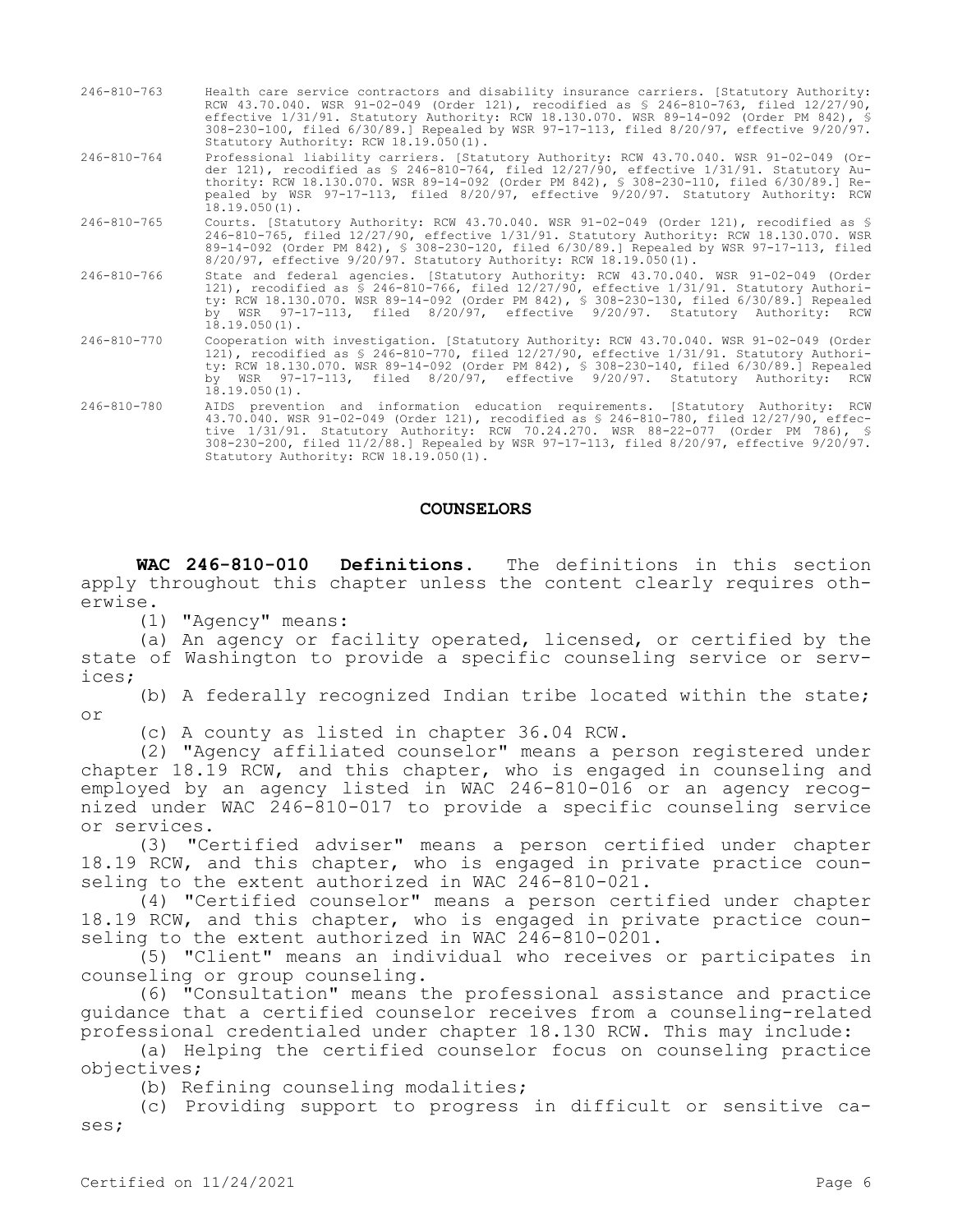(d) Expanding the available decision-making resources; and

(e) Assisting in discovering alternative approaches.

(7) "Counseling" means employing any therapeutic techniques including, but not limited to, social work, mental health counseling, marriage and family therapy, and hypnotherapy, for a fee that offer, assist, or attempt to assist, an individual or individuals in the amelioration or adjustment of mental, emotional, or behavioral problems, and includes therapeutic techniques to achieve sensitivity and awareness of self and others and the development of human potential. For the purpose of this chapter, nothing may be construed to imply that the practice of hypnotherapy is necessarily limited to counseling.

(8) "Counselor" means an individual who engages in the practice of counseling to the public for a fee, including for the purposes of this chapter, agency affiliated counselors, certified counselors, certified advisers, hypnotherapists, and until July 1, 2010, registered counselors.

(9) "Department" means the Washington state department of health.

(10) "Fee" as referred to in RCW 18.19.030 means compensation received by the counselor for counseling services provided, regardless of the source.

(11) "Hypnotherapist" means a person registered under chapter 18.19 RCW, and this chapter, who is practicing hypnosis as a modality.

(12) "Licensed health care practitioner" means a licensed practitioner under the following chapters:

(a) Physician licensed under chapter 18.71 RCW.

(b) Osteopathic physician licensed under chapter 18.57 RCW.

(c) Psychiatric registered nurse practitioner licensed under chapter 18.79 RCW.

(d) Naturopathic physician licensed under chapter 18.36A RCW.

(e) Psychologist licensed under chapter 18.83 RCW.

(f) Independent clinical social worker, marriage and family therapist, or advanced social worker licensed under chapter 18.225 RCW.

(13) "Private practice counseling" means the practice of counseling by a certified counselor or certified adviser as specified in WAC 246-810-0201 or 246-810-021.

(14) "Psychotherapy" means the practice of counseling using diagnosis of mental disorders according to the fourth edition of the *Diagnostic and Statistical Manual of Mental Disorders*, and the development of treatment plans for counseling based on diagnosis of mental disorders in accordance with established practice standards.

(15) "Recognized" means acknowledged or formally accepted by the secretary.

(16) "Recognized agency or facility" means an agency or facility that has requested and been recognized under WAC 246-810-017 to employ agency affiliated counselors to perform a specific counseling service, or services for those purposes only.

(17) "Secretary" means the secretary of the department of health or the secretary's designee.

(18) "Supervision" means the oversight that a counseling-related professional credentialed under chapter 18.130 RCW provides.

(19) "Unprofessional conduct" means the conduct described in RCW 18.130.180.

[Statutory Authority: RCW 18.19.050 and 18.19.020. WSR 11-22-087, § 246-810-010, filed 11/1/11, effective 12/2/11; WSR 10-22-111, §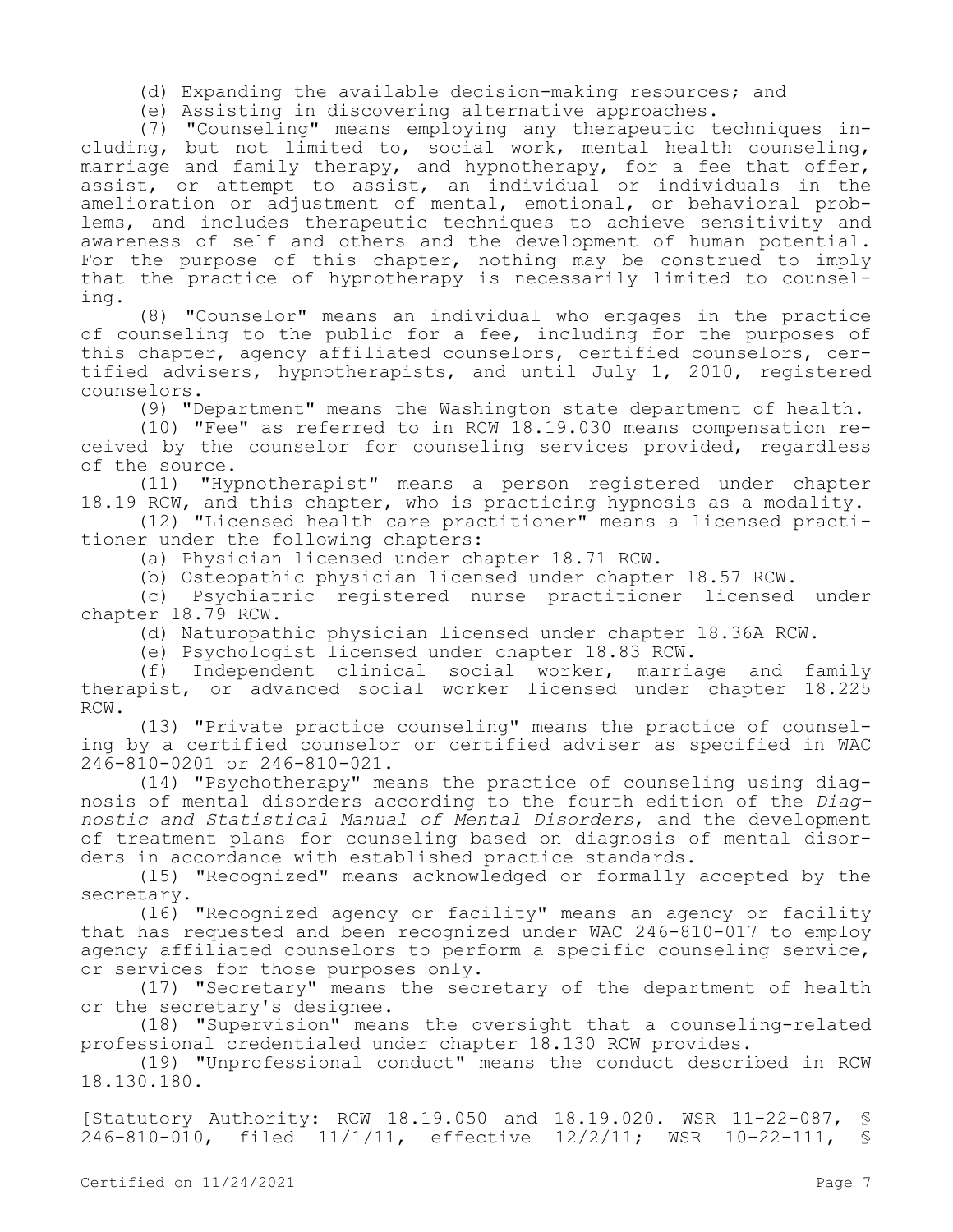246-810-010, filed 11/2/10, effective 12/3/10. Statutory Authority: RCW 18.19.050 and chapter 18.19 RCW. WSR 09-15-041, § 246-810-010, filed 7/8/09, effective 7/8/09. Statutory Authority: RCW 18.19.050. WSR 06-08-106, § 246-810-010, filed 4/5/06, effective 5/6/06. Statutory Authority: RCW 18.19.050(1). WSR 97-17-113, § 246-810-010, filed 8/20/97, effective 9/20/97. Statutory Authority: RCW 43.70.040. WSR 91-02-049 (Order 121), recodified as § 246-810-010, filed 12/27/90, effective 1/31/91. Statutory Authority: RCW 18.19.060. WSR 89-14-070 (Order PM 840), § 308-190-030, filed 6/30/89. Statutory Authority: RCW 18.19.050. WSR 88-11-024 (Order PM 728), § 308-190-030, filed 5/11/88.]

**WAC 246-810-011 Exempt activities and individuals.** This chapter does not prevent or restrict:

(1) The practice of a profession by a person who is either registered, certified, licensed, or similarly regulated under the laws of this state and who is performing services within the person's authorized scope of practice, including any attorney admitted to practice law in this state when providing counseling incidental to and in the course of providing legal counsel;

(2) The practice of counseling by an employee or trainee of any federal agency, or the practice of counseling by a student of a college or university, if the employee, trainee, or student is practicing solely under the supervision of and accountable to the agency, college, or university, through which he or she performs such functions as part of his or her position for no additional fee other than ordinary compensation;

(3) The practice of counseling by a person for no compensation;

(4) The practice of counseling by persons offering services for public and private nonprofit organizations or charities not primarily engaged in counseling for a fee when approved by the organizations or agencies for whom they render their services;

(5) Evaluation, consultation, planning, policymaking, research, or related services conducted by social scientists for private corporations or public agencies;

(6) The practice of counseling by a person under the auspices of a religious denomination, church, or organization, or the practice of religion itself;

(7) The practice of counseling by peer counselors who use their own experience to encourage and support people with similar conditions or activities related to the training of peer counselors; and

(8) Counselors who reside outside Washington state from providing up to ten days per quarter of training or workshops in the state, as long as they do not hold themselves out to be registered or certified in Washington state.

[Statutory Authority: RCW 18.19.050 and chapter 18.19 RCW. WSR 09-15-041, § 246-810-011, filed 7/8/09, effective 7/8/09.]

**WAC 246-810-012 Application process.** (1) Applicants for agency affiliated counselor, certified counselor, certified adviser, or hypnotherapist must apply on forms established by the secretary.

(2) The application for agency affiliated counselor, certified counselor, or certified adviser, must include a description of the applicant's orientation, discipline, theory, or technique.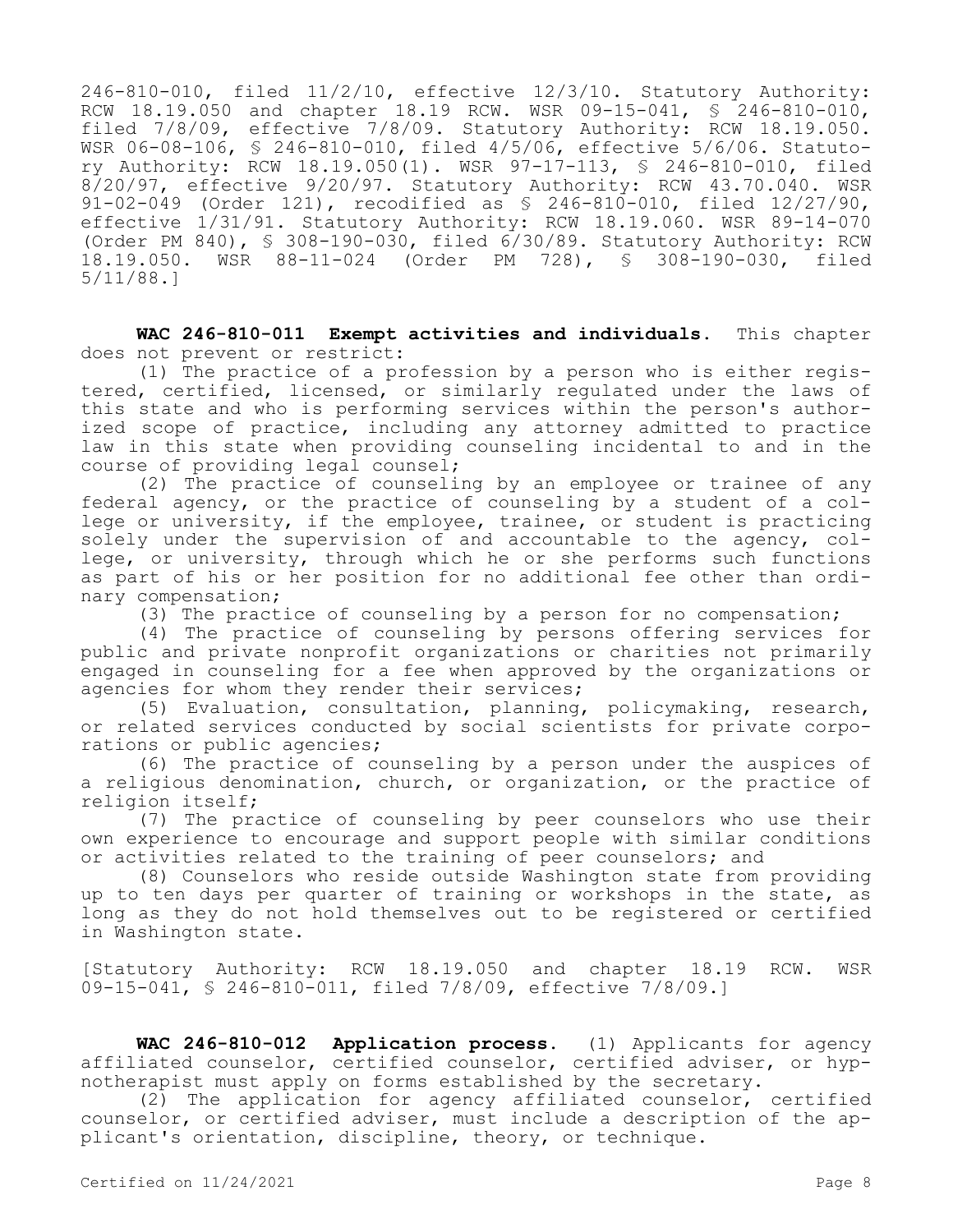(3) The secretary may require additional documentation to determine whether an applicant meets the qualifications for the credential and if there are any grounds for denial of the credential.

(4) Each applicant must pay the applicable fee as identified in WAC 246-810-990.

[Statutory Authority: RCW 18.19.050 and chapter 18.19 RCW. WSR 09-15-041, § 246-810-012, filed 7/8/09, effective 7/8/09.]

**WAC 246-810-013 State agency employee credentialing requirements.** (1) Until July 1, 2010, an employee of a state agency who is practicing counseling, as part of his or her position, must be credentialed as a registered counselor or an agency affiliated counselor unless they are exempt under WAC 246-810-011.

(2) On and after July 1, 2010, an employee of a state agency, practice counseling, as part of his or her position, must be credentialed as an agency affiliated counselor unless they are exempt under WAC 246-810-011.

(3) A person may not, for a fee or as a part of his or her position as an employee of a state agency, practice hypnotherapy without being registered to practice as a hypnotherapist unless they are exempt under WAC 246-810-011.

[Statutory Authority: RCW 18.19.050 and chapter 18.19 RCW. WSR 09-15-041, § 246-810-013, filed 7/8/09, effective 7/8/09.]

### **AGENCY AFFILIATED COUNSELORS**

**WAC 246-810-015 Agency affiliated counselor: Scope of practice**  and credentialing requirements. (1) An agency affiliated counselor may only provide counseling services as part of his or her employment as an agency affiliated counselor for a recognized agency.

(2) An applicant for an agency affiliated counselor must be employed by, or have an offer of employment from, an agency or facility identified in WAC 246-810-016.

(3)(a) Applicants must submit an application to the department within the first thirty days of employment at an agency in order to continue working while the application is processed.

(b) Applicants must complete any outstanding deficiencies within ninety days of the date the department issues a deficiency letter. If the applicant does not satisfy the outstanding licensure requirements within ninety days, the applicant must stop working.

[Statutory Authority: 2019 c 444, 2019 c 446, 2019 c 351, and RCW 18.19.050, 18.205.060, 18.225.040, 43.70.110, and 43.70.250. WSR 20-12-074, § 246-810-015, filed 6/1/20, effective 7/2/20. Statutory Authority: RCW 18.19.050 and chapter 18.19 RCW. WSR 09-15-041, § 246-810-015, filed 7/8/09, effective 7/8/09.]

**WAC 246-810-016 Agencies, facilities, federally recognized Indian tribes located within the state, or counties that can employ agency affiliated counselors.** Agencies or facilities that may employ an agency affiliated counselor are: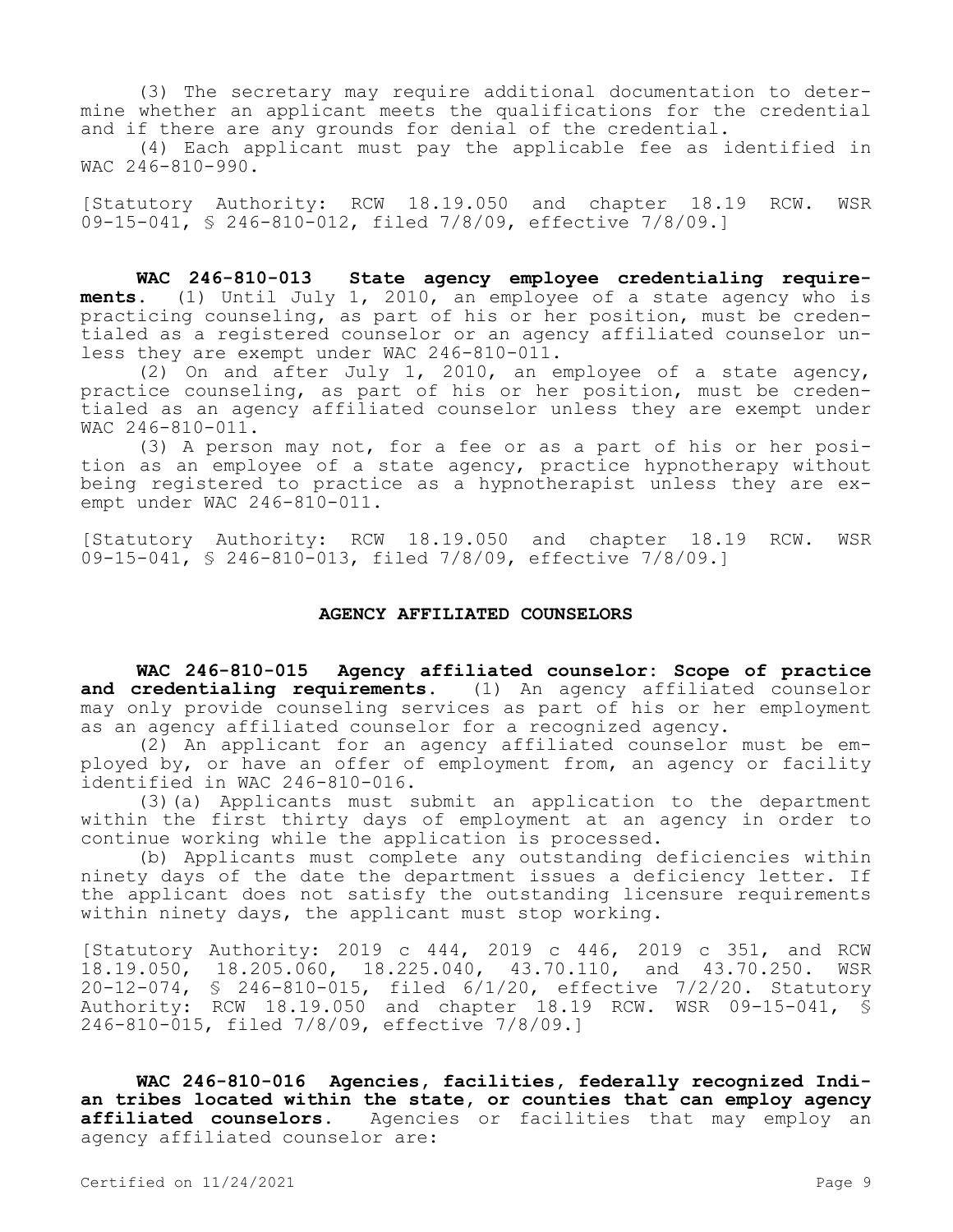(1) Washington state departments and agencies listed in the Agency, Commission & Organization Directory available on the state of Washington website.

(2) Federally recognized Indian tribes located within the state.

(3) Counties as listed in chapter 36.04 RCW.

(4) Community and technical colleges governed by the Washington state board for community and technical colleges.

(5) Colleges and universities governed by the Washington state higher education coordinating board.

(6) Hospitals licensed under chapter 70.41 RCW.

(7) Home health care agencies, home care agencies, and hospice care agencies licensed under chapter 70.127 RCW.

(8) Agencies and facilities licensed or certified under chapters 71.05 or 71.24 RCW.

(9) Psychiatric hospitals, residential treatment facilities, hospitals, and alcohol and chemical dependency entities licensed under chapter 71.12 RCW.

(10) Other agencies or facilities recognized by the secretary as provided in WAC 246-810-017.

[Statutory Authority: RCW 18.19.050 and 18.19.020. WSR 11-22-087, § 246-810-016, filed 11/1/11, effective 12/2/11; WSR 10-22-111, § 246-810-016, filed 11/2/10, effective 12/3/10. Statutory Authority: RCW 18.19.050 and chapter 18.19 RCW. WSR 09-15-041, § 246-810-016, filed 7/8/09, effective 7/8/09.]

**WAC 246-810-017 Process to become a recognized agency or facility.** (1) To become a recognized agency or facility, an agency or facility must demonstrate to the satisfaction of the secretary that it is operated, licensed, or certified by the state of Washington to provide specific counseling services.

(2) When reviewing requests for recognition, the secretary may:

(a) Require forms and documentation;

(b) Consult with other state agencies and entities.

(3) In determining whether or not to recognize the agency or facility, the secretary may consider multiple criteria, including, but not limited to:

(a) Counseling quality assurance standards and requirements that are applicable to the agency or facility;

(b) Protections for ensuring patient safety in the delivery of supervised counseling services by counselors employed by the agency or facility; and

(c) Mechanisms for receiving and reporting complaints regarding counselors, investigating counselor conduct and practices, and taking corrective and disciplinary actions against counselors.

(4) The department will maintain a list of recognized agencies and facilities that may employ agency affiliated counselors to perform a specific counseling service or services under this section.

(5) Recognized agencies or facilities that cease to be operated, licensed, or certified by the state of Washington will no longer be recognized and will be removed from the list of recognized agencies.

[Statutory Authority: RCW 18.19.050 and chapter 18.19 RCW. WSR 09-15-041, § 246-810-017, filed 7/8/09, effective 7/8/09.]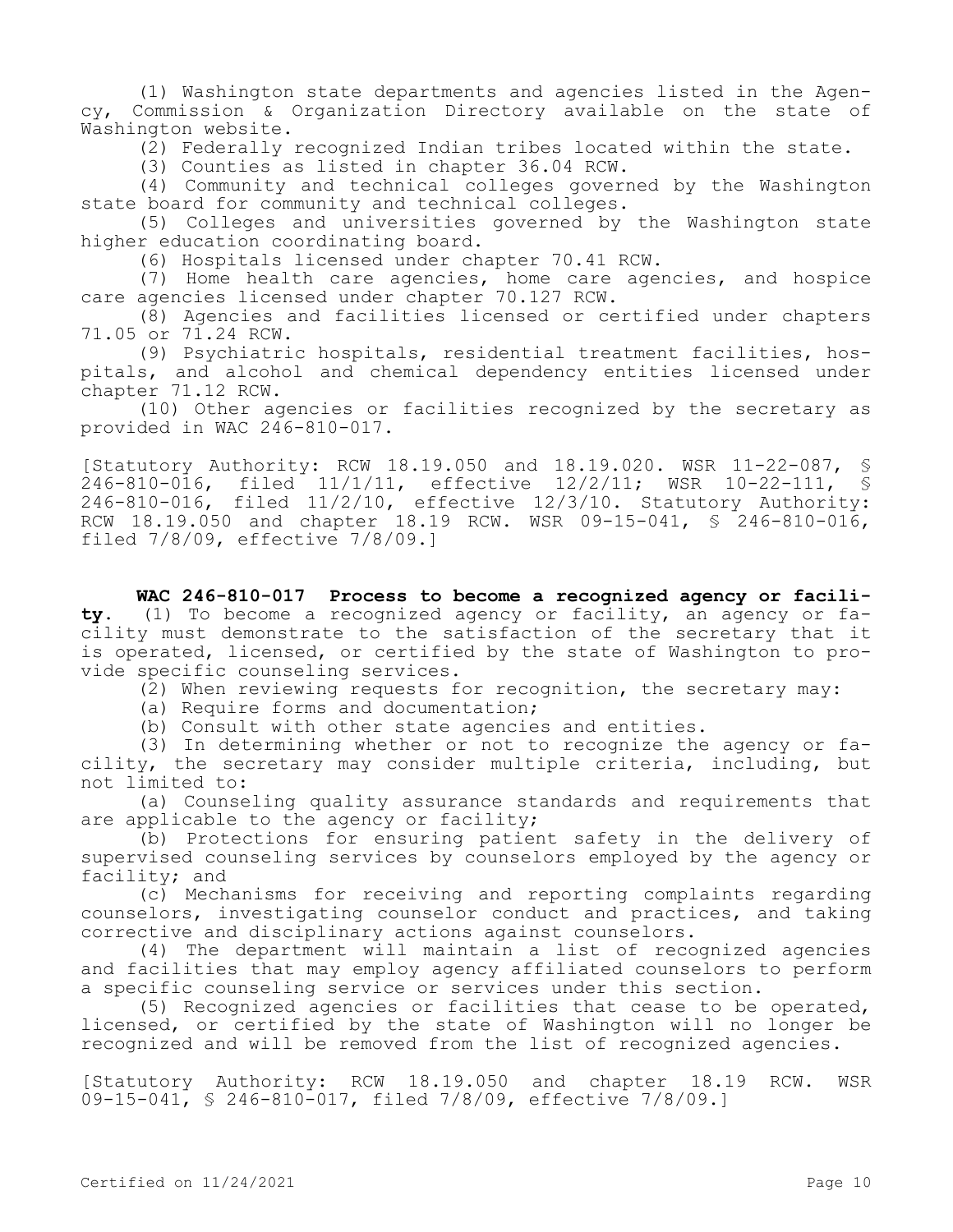**WAC 246-810-018 An agency affiliated counselor must report an employment change.** Agency affiliated counselors must notify the department within thirty calendar days if they are no longer employed by the agency identified on their application, are now employed with another agency, or both. Agency affiliated counselors may not practice counseling unless they are employed by an agency.

[Statutory Authority: RCW 18.19.050 and chapter 18.19 RCW. WSR 09-15-041, § 246-810-018, filed 7/8/09, effective 7/8/09.]

**WAC 246-810-019 Co-occurring disorder enhancement specialist eligibility.** Agency affiliated counselors licensed under chapter 18.19 RCW and this chapter who meet the conditions of RCW 18.205.105 (1)(e) are eligible to apply for a co-occurring disorder specialist enhancement to their existing credential according to the conditions of RCW 18.205.160 and chapter 246-804 WAC.

[Statutory Authority: 2019 c 444, 2019 c 446, 2019 c 351, and RCW 18.19.050, 18.205.060, 18.225.040, 43.70.110, and 43.70.250. WSR 20-12-074, § 246-810-019, filed 6/1/20, effective 7/2/20.]

## **CERTIFIED COUNSELORS, CERTIFIED ADVISERS, AND HYPNOTHERAPISTS**

**WAC 246-810-0201 Practice scope and limits for certified counselors.** The scope of practice of certified counselors consists exclusively of the following:

(1) Appropriate screening of the client's level of functional impairment using the global assessment of functioning as described in the fourth edition of the *Diagnostic and Statistical Manual of Mental Disorders*. Recognition of a mental or physical disorder or a global assessment of functioning score of sixty or less requires that the certified counselor refer the client for diagnosis and treatment to a licensed health care practitioner.

(2) If the client has a global assessment of functioning score greater than sixty, a certified counselor may counsel and guide the client in adjusting to life situations, developing new skills, and making desired changes, in accordance with the theories and techniques of a specific counseling method and established practice standards.

(3) If the client has a global assessment of functioning score of sixty or less, a certified counselor may counsel and guide the client in adjusting to life situations, developing new skills, and making desired changes, in accordance with the theories and techniques of a specific counseling method and established practice standards if:

(a) The client has been referred to the certified counselor by a licensed health care practitioner and care is provided as part of a plan of treatment developed by the referring practitioner who is actively treating the client. The certified counselor must adhere to any conditions related to the certified counselor's role as specified in the plan of care; or

(b) The certified counselor referred the client for diagnosis and treatment from a licensed health care practitioner and the client refused, in writing, to seek diagnosis and treatment from the other provider. The certified counselor may provide services to the client consistent with a treatment plan developed by the certified counselor and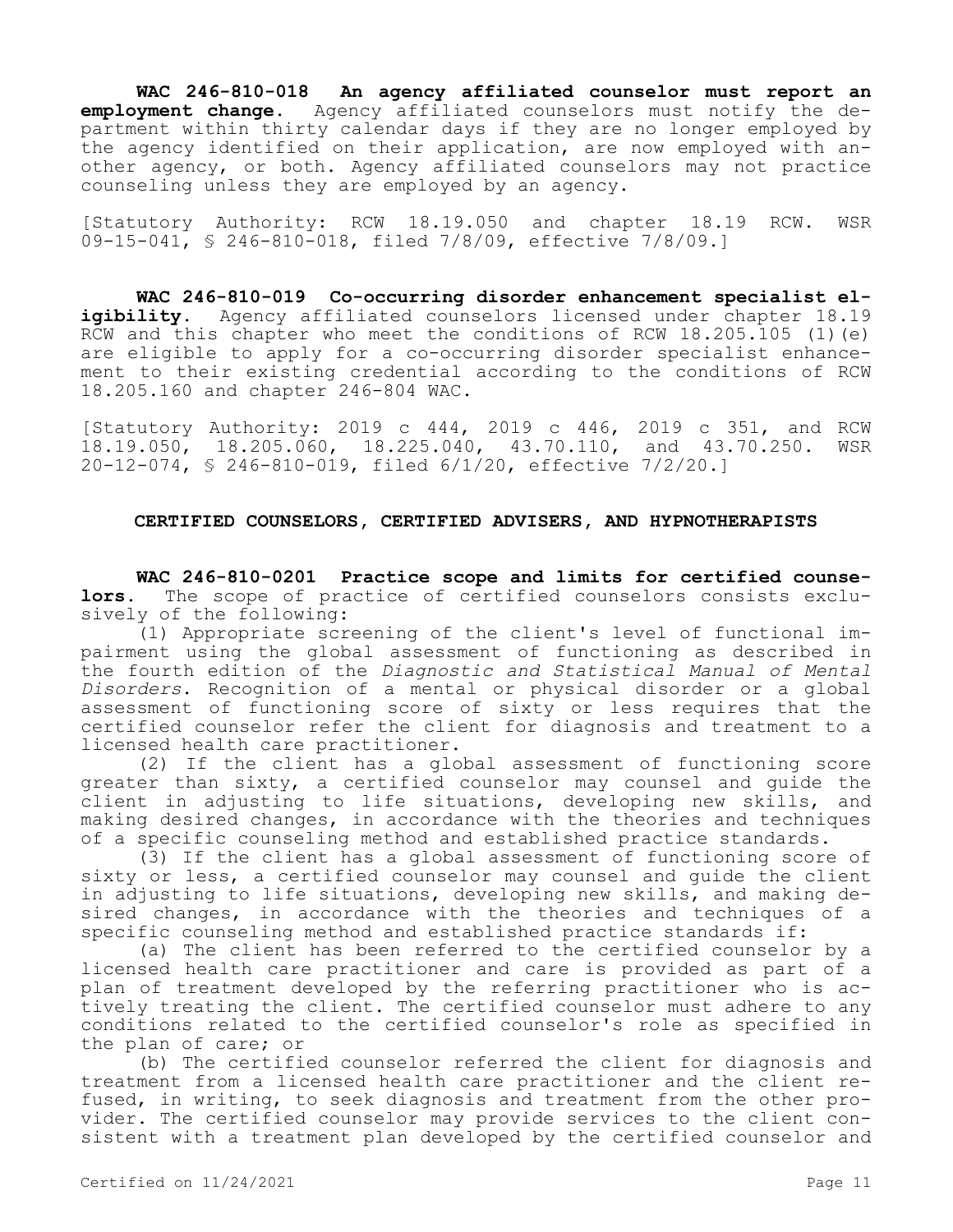the consultant or supervisor with whom the certified counselor has a written consultation or supervisory agreement.

(4) A certified counselor must not be the sole treatment provider for a client with a global assessment of functioning score of less than fifty.

[Statutory Authority: RCW 18.19.050 and chapter 18.19 RCW. WSR 09-15-041, § 246-810-0201, filed 7/8/09, effective 7/8/09.]

**WAC 246-810-021 Practice scope and limits for certified advisers.** The scope of practice of certified advisers consists exclusively of the following:

(1) Appropriate screening of the client's level of functional impairment using the global assessment of functioning as described in the fourth edition of the *Diagnostic and Statistical Manual of Mental Disorders*. Recognition of a mental or physical disorder or a global assessment of functioning score of sixty or less requires that the certified adviser refer the client to a licensed health care practitioner.

(2) If the client has a global assessment of functioning score greater than sixty, a certified adviser may counsel and guide the client in adjusting to life situations, developing new skills, and making desired changes, in accordance with the theories and techniques of a specific counseling method and established practice standards.

[Statutory Authority: RCW 18.19.050 and chapter 18.19 RCW. WSR 09-15-041, § 246-810-021, filed 7/8/09, effective 7/8/09.]

**WAC 246-810-0221 Qualifications to become a certified counselor.**  (1) Until July 1, 2010, an applicant for certified counselor who has been a registered counselor for a minimum of five years must:

(a) Hold a valid, active registration that is in good standing or be in compliance with any disciplinary process and orders;

(b) Show evidence of having completed at least six clock hours of course work that included risk assessment, ethics, appropriate screening using the global assessment of functioning scale, client referral, and Washington state law;

(c) Pass an examination in risk assessment, ethics, appropriate screening using the global assessment of functioning scale, client referral, and Washington state law; and

(d) Have a written consultation agreement which meets the requirements in WAC 246-810-025 with a credential holder who meets the qualifications to be a consultant in WAC 246-810-026.

(2) Unless eligible for certification under subsection (1)(a) of this section, applicants for a certified counselor must:

(a) Have a bachelor's degree in a counseling-related field, as defined in WAC 246-810-024;

(b) Pass an examination in risk assessment, ethics, and appropriate screening using the global assessment of functioning scale, client referral, and Washington state law; and

(c) Have a written supervisory agreement which meets the requirements in WAC 246-810-025 with a credential holder who meets the qualifications to be a supervisor in WAC 246-810-026.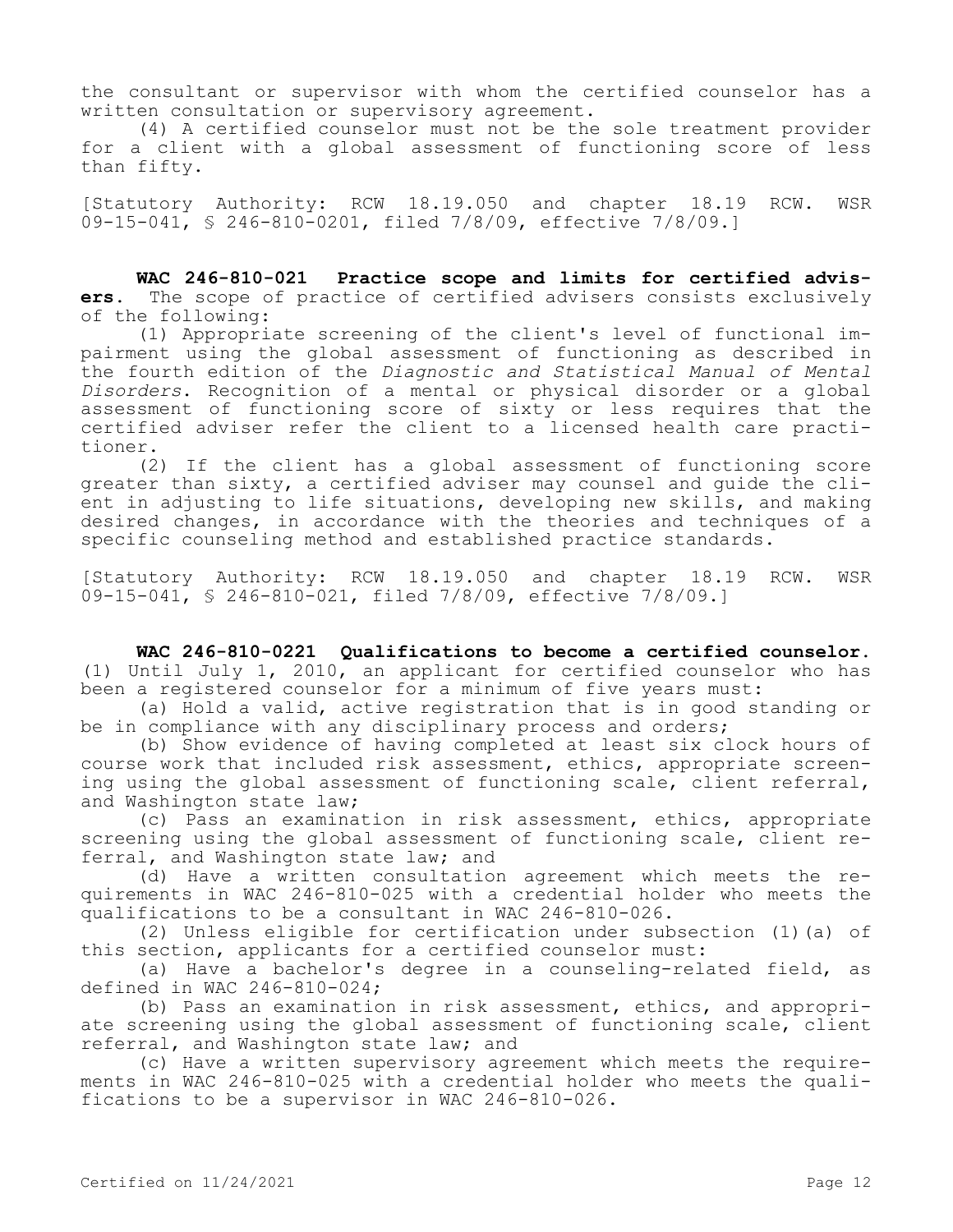[Statutory Authority: RCW 18.19.050 and chapter 18.19 RCW. WSR 09-15-041, § 246-810-0221, filed 7/8/09, effective 7/8/09.]

**WAC 246-810-023 Qualifications to become a certified adviser.**  Applicants for certified adviser must:

(1) Have an associate degree which included a supervised internship in a counseling-related field as defined in WAC  $2\overline{4}6-810-024$ ;

(2) Pass an examination in risk assessment, ethics, and appropriate screening using the global assessment of functioning scale, client referral, and Washington state law; and

(3) Have a written supervisory agreement which meets the requirements in WAC 246-810-025 with a credential holder who meets the qualifications to be a supervisor in WAC 246-810-026.

[Statutory Authority: RCW 18.19.050 and chapter 18.19 RCW. WSR 09-15-041, § 246-810-023, filed 7/8/09, effective 7/8/09.]

**WAC 246-810-024 Counseling-related degrees that meet the requirements for certified counselor and certified adviser.** (1) A counseling-related bachelor's degree must be from a recognized educational program or institution. The degree must have required the equivalent of at least four years of full-time study and at least one third of the courses must have included one or more of subjects listed in subsection (4) of this section.

(2) A counseling-related associate degree must be from a recognized educational program or institution. The degree must have the equivalent of at least two years of full-time study and a supervised internship. At least one fourth of the required courses must have included one or more of the subjects listed in subsection (4) of this section.

(3) An advanced or graduate degree from a recognized educational program or institution in any of the subject areas listed in subsection (4) of this section will meet the education requirements for certified counselor or certified adviser.

- (4) Counseling-related subjects:
- (a) Addiction counseling;
- (b) Adolescent and child counseling;
- (c) Anger management counseling;
- (d) Applied behavioral science;
- (e) Behavior management or behavior modification;
- (f) Biofeedback;
- (g) Child development;
- (h) Clinical social work;
- (i) Community mental health;

(j) Counseling persons with developmental or intellectual disabilities;

- (k) Counseling ethics;
- (l) Developmental psychology;
- (m) Domestic violence counseling;
- (n) Elder counseling;
- (o) Grief counseling;
- (p) Human development;
- (q) Human services counseling;
- (r) Learning disabilities counseling;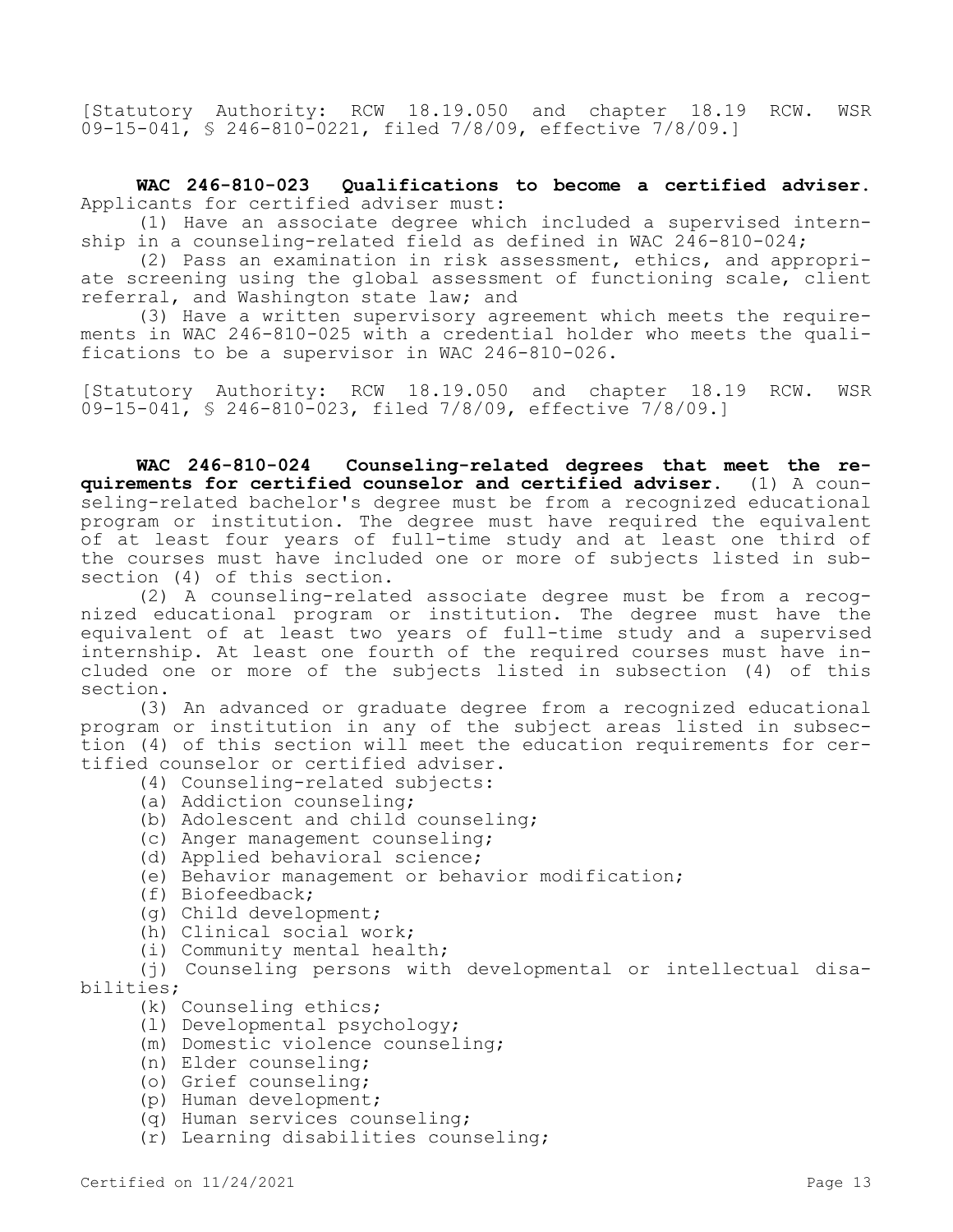- (s) Marriage and family counseling;
- (t) Mental health counseling;
- (u) Ministerial or pastoral counseling;
- (v) Multicultural counseling;
- (w) Organizational psychology;
- (x) Personality theory;
- (y) Physiological psychology;
- (z) Psychiatry and psychiatric nursing;
- (aa) Psychological measurement and research;
- (bb) Psychology;
- (cc) Psychopathology and abnormal psychology;
- (dd) Sexual disorder counseling;
- (ee) Social work;
- (ff) Special education;
- (gg) Stress disorder counseling;
- (hh) Substance and chemical abuse counseling; and
- (ii) Transpersonal psychology.

(5) The secretary may accept other equivalent counseling-related education or training programs in the subjects listed in subsection (4) of this section.

[Statutory Authority: RCW 18.19.050 and chapter 18.19 RCW. WSR 09-15-041, § 246-810-024, filed 7/8/09, effective 7/8/09.]

**WAC 246-810-025 Supervision and consultation requirements for certified counselors and supervision requirements for certified advisers.** (1) Supervision. Certified counselors who do not meet the requirements in WAC 246-810-0221(1) and certified advisers must meet the following supervision requirements:

(a) Written agreement. A written agreement between a qualified supervisor and the certified counselor or certified adviser is required and must be reviewed and renewed at least every two years. The agreement must address:

(i) The agreement duration;

- (ii) Expectations of both parties;
- (iii) Frequency and modalities of supervision;
- (iv) Recordkeeping;
- (v) Financial arrangements;
- (vi) Client confidentiality; and

(vii) Potential conflict of interest.

(b) Frequency of supervision.

(i) During the first five years of practice, a minimum of two hours of supervision is required in any calendar month in which the certified counselor or certified adviser has had forty or more client contact hours.

(ii) After five years of practice, a minimum of one hour of supervision is required in any calendar month in which the certified counselor or certified adviser has forty or more client contact hours.

(iii) A minimum of two hours of supervision is required in any calendar quarter, regardless of the years in practice or number of client contact hours.

(iv) Up to half of the required supervision time may be supervision of practice in a group setting.

(c) Recordkeeping. A written record of supervision hours and topics must be maintained by both the supervisor and the certified counselor or certified adviser.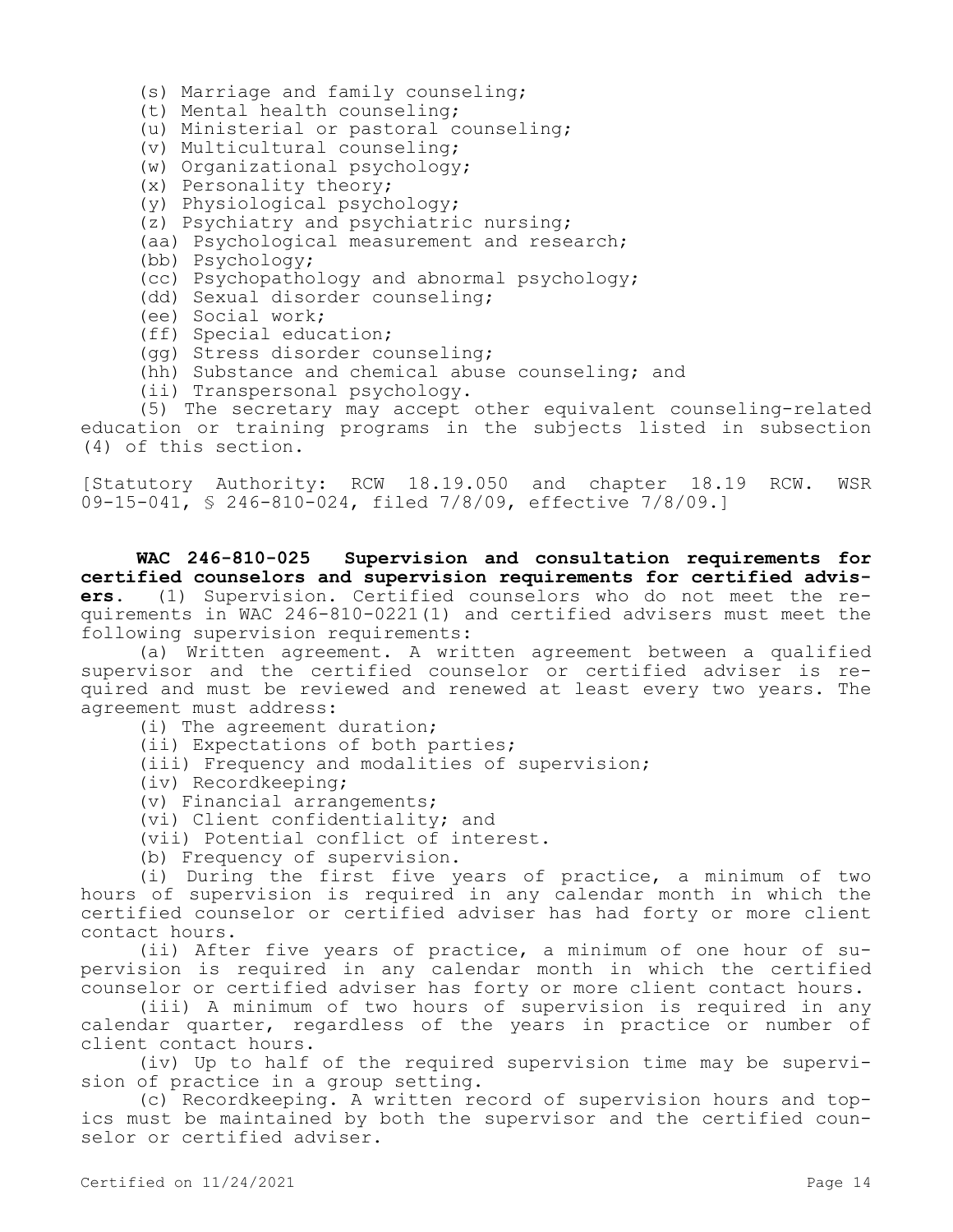(2) Consultation. Certified counselors who meet the requirements of WAC 246-810-0221(1), must meet the following consultation requirements:

(a) Written agreement. A written agreement between a consultant who meets the requirements in WAC 246-810-026 and the certified counselor is required, and must be reviewed and renewed at least every two years. The agreement must address:

(i) The agreement duration;

(ii) Expectations of both parties;

(iii) Frequency and modalities of consultation;

(iv) Recordkeeping;

(v) Financial arrangements;

(vi) Client confidentiality; and

(vii) Potential conflict of interest.

(b) Frequency. The certified counselor will determine the consultation he or she needs. However, a minimum of one hour of consultation is required during any calendar quarter in which the certified counselor has forty or more client contact hours.

(c) Recordkeeping. A written record of consultation hours and topics must be maintained by the consultant and the certified counselor.

[Statutory Authority: RCW 18.19.050 and chapter 18.19 RCW. WSR 09-15-041, § 246-810-025, filed 7/8/09, effective 7/8/09.]

**WAC 246-810-026 Qualifications to be a certified counselor supervisor, certified adviser supervisor, or a certified counselor consultant.** The following qualifications are required to be a certified counselor supervisor, certified adviser supervisor, or a certified counselor consultant.

(1) The supervisor or consultant must have held a Washington state credential in counseling-related fields for a minimum of five years. All credentials held by the supervisor or consultant must be in good standing. At least one credential must be active.

(2) For purposes of this section, counseling-related fields means a credential issued under chapter 18.130 RCW for:

(a) Certified counselor;

- (b) Hypnotherapist;
- (c) Mental health counselor;
- (d) Marriage and family therapist;
- (e) Independent clinical social work;
- (f) Advanced social work;
- (g) Psychologist;
- (h) Substance use disorder professional;
- (i) Sex offender treatment provider;
- (i) Sex offender treatment provider affiliate;
- (k) Medical physician;
- (l) Osteopathic physician;
- (m) Advanced registered nurse practitioner;
- (n) Naturopathic physician; and
- (o) Until July 1, 2010, registered counselor.

Additional credentials may be accepted by the secretary as counseling-related.

(3) The supervisor or consultant may not be a blood or legal relative or cohabitant of the credential holder, or someone who has acted as the credential holder's counselor within the past two years. A su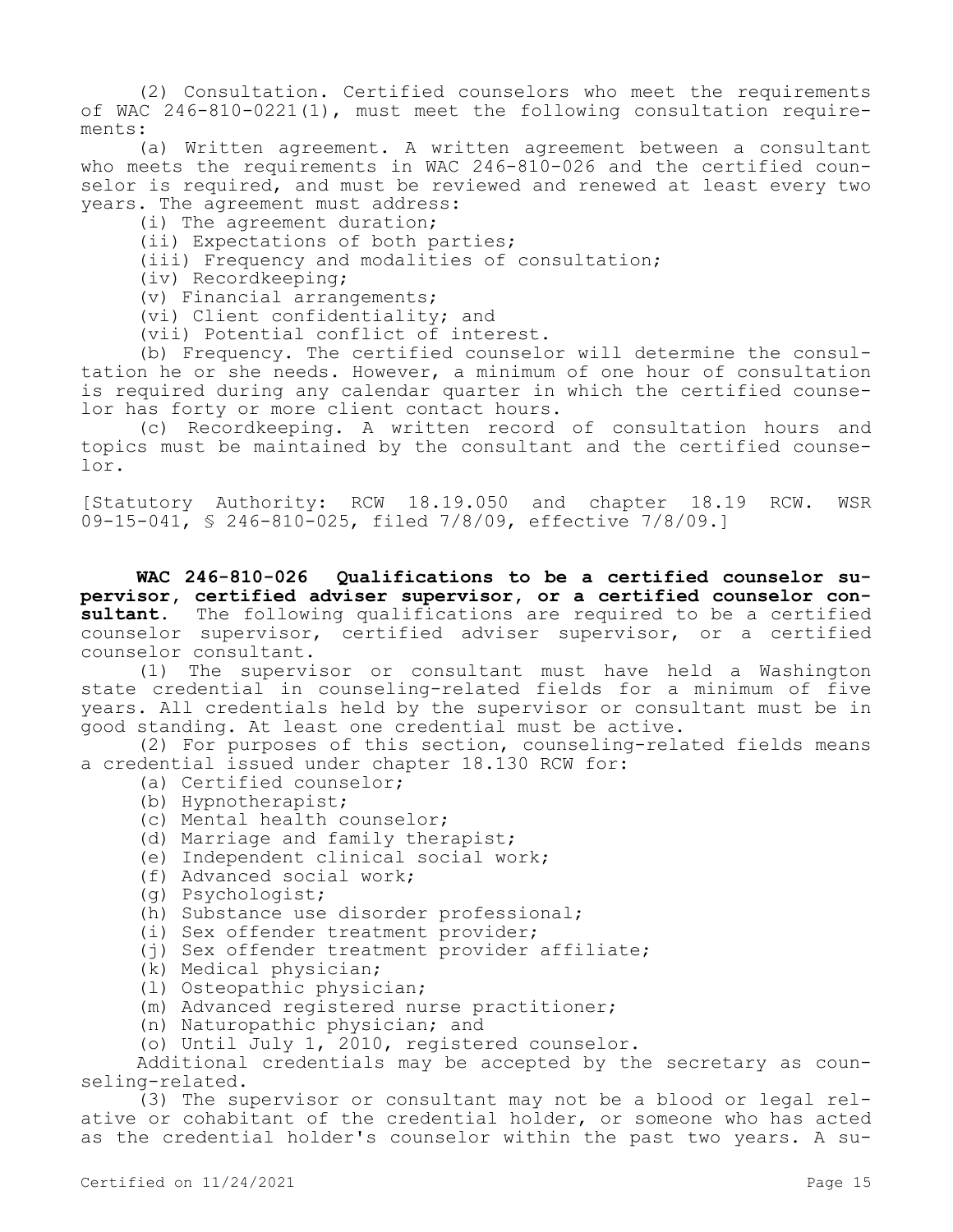pervisor or consultant may not have a reciprocal supervisory or consultant arrangement with another credential holder.

(4) Prior to the commencement of any supervision or consultation, the supervisor or consultant must provide the certified counselor or certified adviser with a declaration on a form provided by the department.

(5) The supervisor must have completed education and training in:

(a) Supervision or management of individuals who provide counseling or mental health services;

- (b) Risk assessment;
- (c) Screening using the global assessment of functioning scale;
- (d) Professional ethics; and
- (e) Washington state law.
- (6) The consultant must have completed education and training in:
- (a) Risk assessment;
- (b) Screening using the global assessment of functioning scale;
- (c) Professional ethics; and
- (d) Washington state law.

[Statutory Authority: 2019 c 444, 2019 c 446, 2019 c 351, and RCW 18.19.050, 18.205.060, 18.225.040, 43.70.110, and 43.70.250. WSR 20-12-074, § 246-810-026, filed 6/1/20, effective 7/2/20. Statutory Authority: RCW 18.19.050 and chapter 18.19 RCW. WSR 09-15-041, § 246-810-026, filed 7/8/09, effective 7/8/09.]

**WAC 246-810-027 Continuing education requirements for a certified counselor or certified adviser.** (1) A certified counselor or a certified adviser must complete thirty-six credit hours of continuing education every two years.

(2) At least six hours of the thirty-six credit hours must be in law and professional ethics related to counseling.

(3) Beginning January 1, 2014, at least once every six years a certified counselor or a certified adviser must complete three hours of training in suicide assessment, including screening and referral, as specified in WAC 246-810-0298.

(a) Except as provided in (b) of this subsection, the first training must be completed during the first full continuing education reporting period after January 1, 2014, or the first full continuing education period after initial licensure, whichever occurs later.

(b) An individual applying for initial certification as a certified counselor or a certified adviser on or after January 1, 2014, may delay completion of the first required training for six years after initial certification if he or she can demonstrate successful completion of a three-hour training in suicide assessment, screening, and referral that:

(i) Was completed no more than six years prior to the application for initial certification; and

(ii) Meets the requirements listed in WAC 246-810-0298(1).

(c) The hours spent completing training in suicide assessment count towards the total thirty-six hours of continuing education.

(4) Nothing in this section is intended to expand or limit the existing scope of practice of a certified counselor or a certified adviser as defined by WAC 246-810-0201 and 246-810-021.

[Statutory Authority: RCW 43.70.442(7). WSR 14-09-102, § 246-810-027, filed 4/22/14, effective 4/22/14. Statutory Authority: RCW 18.19.050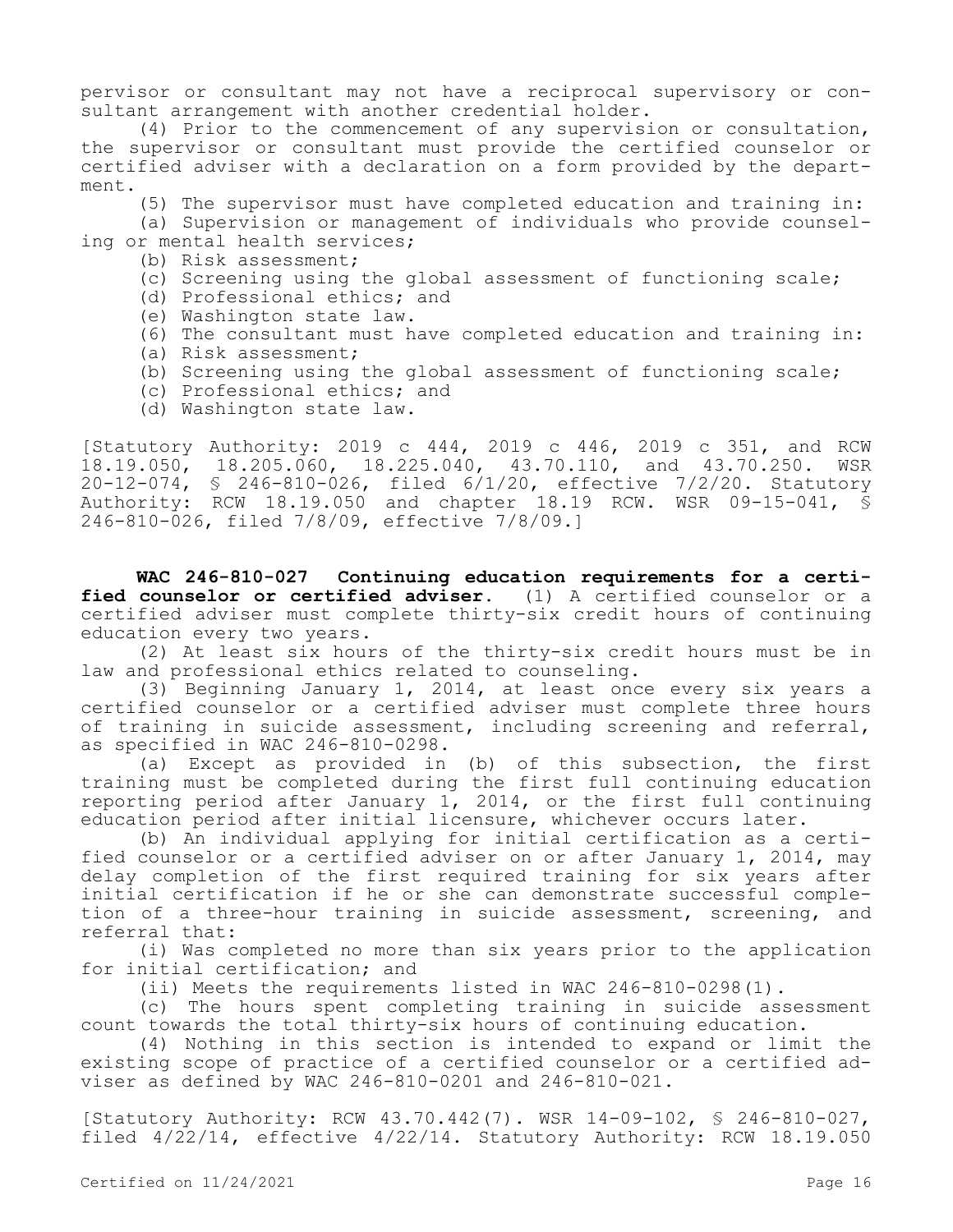and chapter 18.19 RCW. WSR 09-15-041, § 246-810-027, filed 7/8/09, effective 7/8/09.]

**WAC 246-810-029 Acceptable continuing education courses for certified counselor and certified adviser.** (1) A continuing education program or course must be relevant to counseling and must contribute to the advancement, extension and enhancement of the professional competence of the credential holder. Relevant courses include those that are related to counseling theory and practice, modality(ies) of the counseling services the credential holder will provide, professional ethics, courses related to risk assessment, screening using the global assessment of functioning scale, referral of clients, and Washington state law applicable to counseling.

(2) Continuing education courses, seminars, workshops, training programs, and institutes must have a featured instructor, speaker(s), or panel approved by an industry-recognized institution of higher learning, or a local, state, national, or international organization.

(3) Distance learning programs approved by an industry-recognized local, state, national or international organization or educational organization may meet these requirements. The programs must require a test of comprehension upon completion. Distance learning programs are limited to twenty hours per reporting period.

(4) Other learning experiences, such as serving on a panel, board or council, community service, research, peer consultation, or publishing articles for professional publications are acceptable if the experience contributes to the advancement, extension, and enhancement of the professional competence of the certified counselor or certified adviser. The experience is limited to six hours per reporting period.

[Statutory Authority: RCW 18.19.050. WSR 19-05-020, § 246-810-029, filed 2/11/19, effective 3/14/19. Statutory Authority: RCW 18.19.050 and chapter 18.19 RCW. WSR 09-15-041, § 246-810-029, filed 7/8/09, effective 7/8/09.]

**WAC 246-810-0293 Recognized institutions of higher learning and local, state, national, and international organizations.** Activities that meet the requirements of WAC 246-810-029 and are offered by the following entities are eligible for continuing education credit:

(1) Washington Association for Marriage and Family Therapy;

(2) Washington State Society for Clinical Social Work;

(3) Washington Chapter of the National Association of Social Work;

(4) American Mental Health Counselors Association;

(5) American Association for Marriage and Family Therapy;

- (6) Clinical Social Work Association;
- (7) National Association of Social Workers;

(8) Washington Mental Health Counselors Association;

(9) National Board for Certified Counselors;

(10) Association for Humanistic Psychology;

(11) The Association for Integrative Psychology;

(12) Society for Social Work Leadership in Health Care;

(13) Institutions of higher learning that are accredited by a national or regional accrediting body recognized by the Commission on Recognition of Postsecondary Accreditation;

(14) Washington Professional Counselors Association;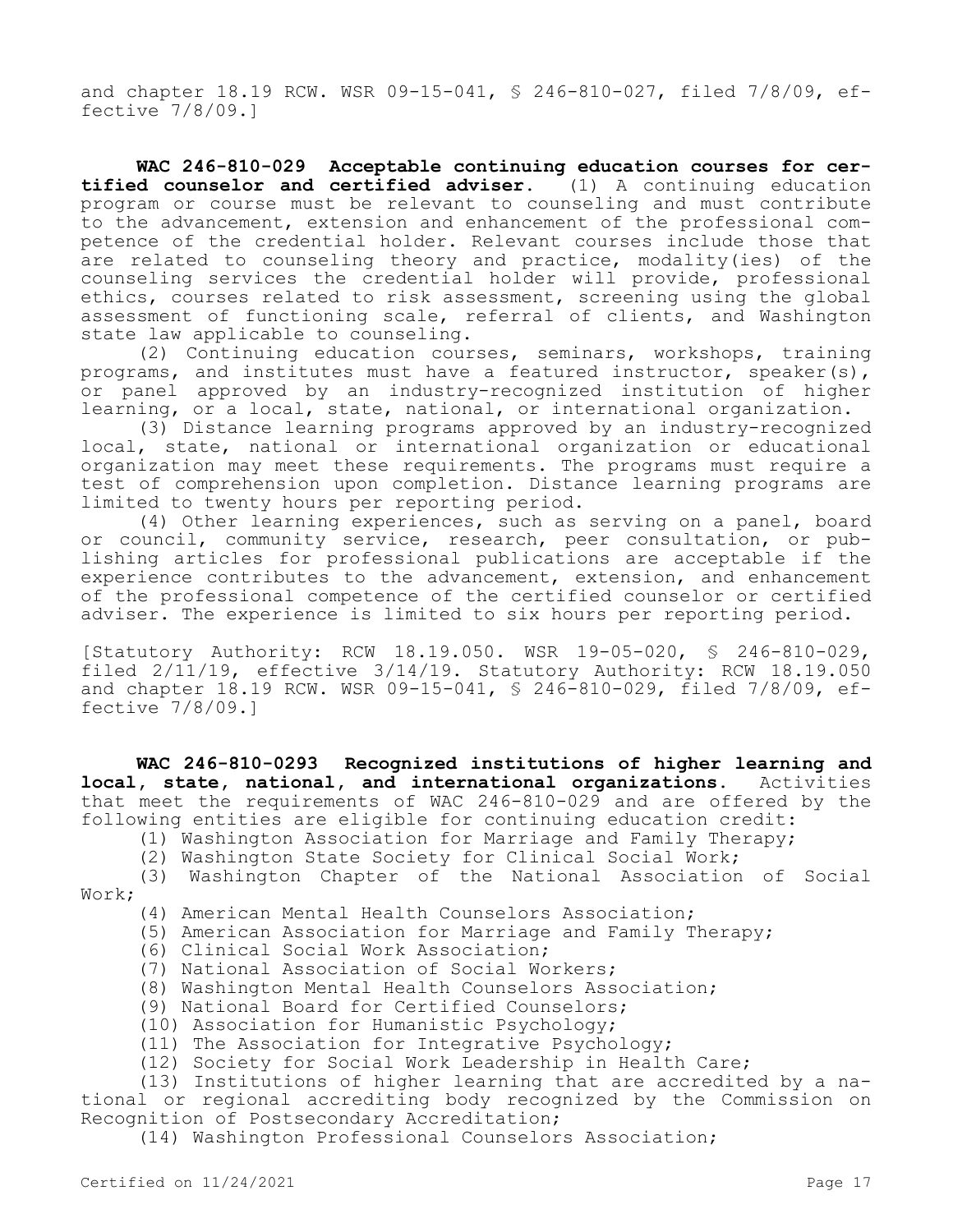(15) State Association and National Association for the Treatment of Sexual Abusers;

(16) National Association of Alcohol and Drug Addiction Counselors; and

(17) Other organizations recognized by the secretary and included on a list maintained by the department.

[Statutory Authority: RCW 43.70.442(7). WSR 14-09-102, § 246-810-0293, filed 4/22/14, effective 4/22/14. Statutory Authority: RCW 18.19.050 and chapter 18.19 RCW. WSR 09-15-041, § 246-810-0293, filed 7/8/09, effective 7/8/09.]

**WAC 246-810-0295 Continuing education credit for preparing and presenting a lecture or course.** A certified counselor or certified adviser who prepares and presents lectures or education that contributes to the professional competence of other counselors or mental health providers may accumulate the same number of hours obtained for continuing education purposes by attendees. The hours for presenting a lecture or education on a specific topic may only be used for continuing education credit once during each reporting period.

[Statutory Authority: RCW 18.19.050 and chapter 18.19 RCW. WSR 09-15-041, § 246-810-0295, filed 7/8/09, effective 7/8/09.]

**WAC 246-810-0297 Continuing education documentation for certified counselor or certified adviser.** (1) Acceptable continuing education documentation for certified counselor or certified adviser includes transcripts, signed letters from course instructors, certificate of completion, or other formal certification, as required in chapter 246-12 WAC, Part 7.

(2) The credential holder must provide documentation which demonstrates fulfillment of continuing education requirements if requested by the secretary.

[Statutory Authority: RCW 18.19.050 and chapter 18.19 RCW. WSR 09-15-041, § 246-810-0297, filed 7/8/09, effective 7/8/09.]

**WAC 246-810-0298 Suicide assessment training standards.** (1) Approved qualifying training in suicide assessment, including screening and referral must:

(a) Until July 1, 2017, be approved by the American Foundation for Suicide Prevention, the Suicide Prevention Resource Center, entities listed in WAC 246-810-0293, or an equivalent organization, educational institution or association which approves training based on observation and experiment or best available practices. The training must be empirically supported training and meet other requirements in RCW 43.70.442;

(b) Beginning July 1, 2017, must be on the department's model list developed in accordance with RCW 43.70.442. Nothing in this section invalidates trainings completed according to this chapter before July 1, 2017; and

(c) Be provided by a single provider and be at least three hours in length, which may be provided in one or more sessions.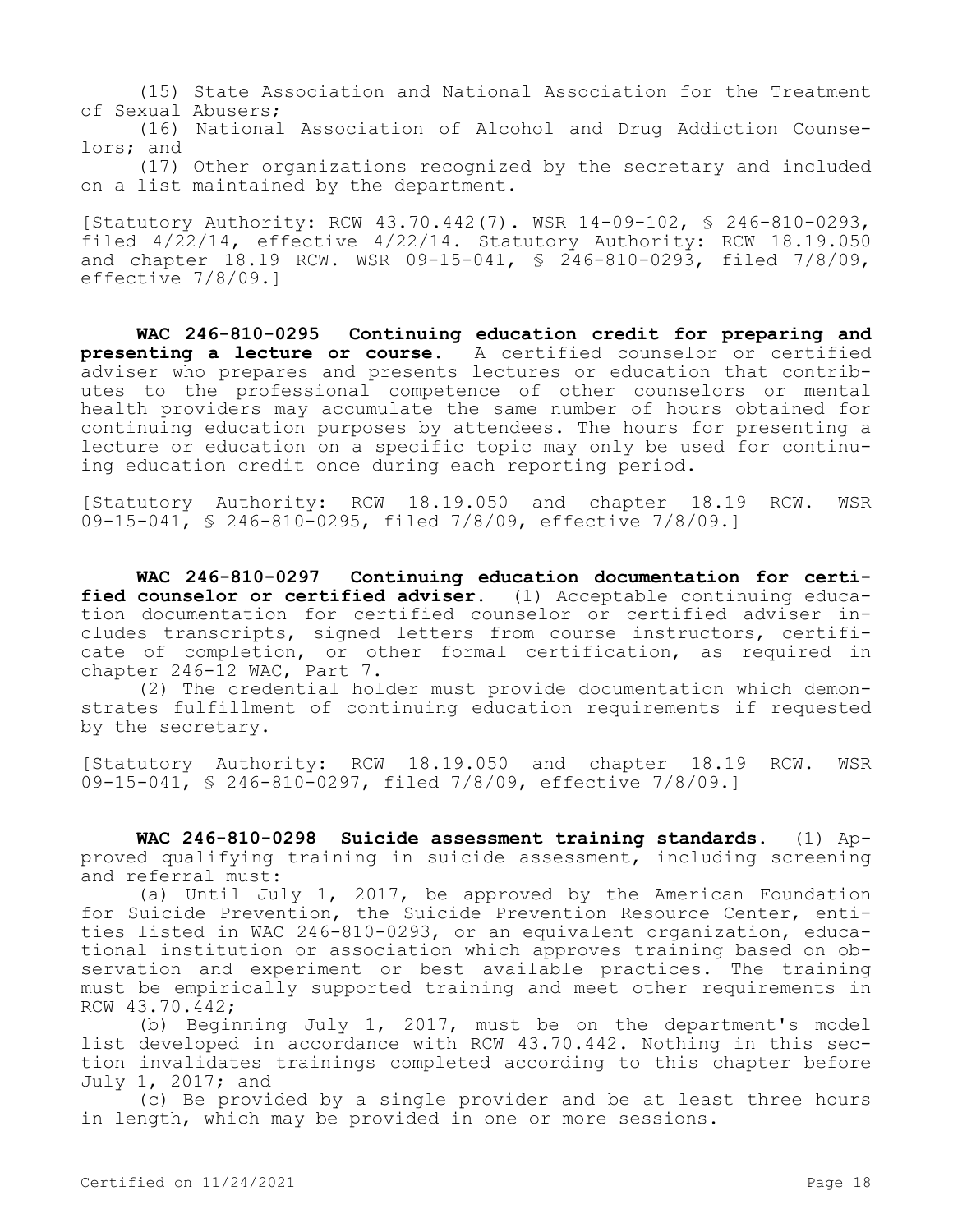(2) A certified counselor or certified adviser who is an employee of a state or local government employer is exempt from the requirements of this section if he or she receives a total of at least three hours of training in suicide assessment including screening and referral from his or her employer every six years. For purposes of this subsection, the training may be provided in one three-hour block or may be spread among shorter training sessions at the employer's discretion.

(3) A certified counselor or certified adviser who is an employee of a licensed or certified behavioral health agency under chapter 71.05 or 71.24 RCW is exempt from the requirements of this section if he or she receives a total of at least three hours of training in suicide assessment, including screening and referral from his or her employer every six years. For purposes of this subsection, the training may be provided in one three-hour block or may be spread among shorter training sessions at the employer's discretion.

(4) A certified counselor or certified adviser that obtained training under the exemptions listed in subsections (2) and (3) of this section may obtain CE credit subject to documentation as defined in WAC 246-810-0297.

[Statutory Authority: 2019 c 444, 2019 c 446, 2019 c 351, and RCW 18.19.050, 18.205.060, 18.225.040, 43.70.110, and 43.70.250. WSR 20-12-074, § 246-810-0298, filed 6/1/20, effective 7/2/20. Statutory Authority: RCW 18.19.050 and 43.70.442. WSR 17-07-025, § 246-810-0298, filed  $3/\overline{7}/17$ , effective  $4/7/17$ . Statutory Authority: RCW  $43.70.442(7)$ . WSR 14-09-102, § 246-810-0298, filed 4/22/14, effective 4/22/14.]

**WAC 246-810-031 Disclosure statement to be provided to clients by certified counselors and certified advisers.** (1) Certified counselors and certified advisers must provide a disclosure statement to each client prior to starting a program of treatment.

(2) The following must appear in the disclosure statement:

(a) The name of the certified counselor or certified adviser and the name of their firm, agency, or business, if any.

(b) The certified counselor's or certified adviser's business address and telephone number.

(c) The certified counselor's or certified adviser's Washington state credential number.

(d) The certified counselor's or certified adviser's education, training, and experience.

(e) The name and description of the types of counseling provided by the certified counselor or certified adviser, including the therapeutic orientation, methods, and techniques employed in their practice, and a list of resources relevant to the therapeutic orientation.

(f) The type and duration of counseling expected, if known at the time of providing the disclosure information.

(g) Fee information, including:

(i) The cost for each counseling session;

(ii) Billing practices, including any advance payments and refunds;

(iii) A statement that clients are not liable for any fees or charges for services rendered prior to receipt of the disclosure statement.

(h) The limits of confidentiality under RCW 18.19.180.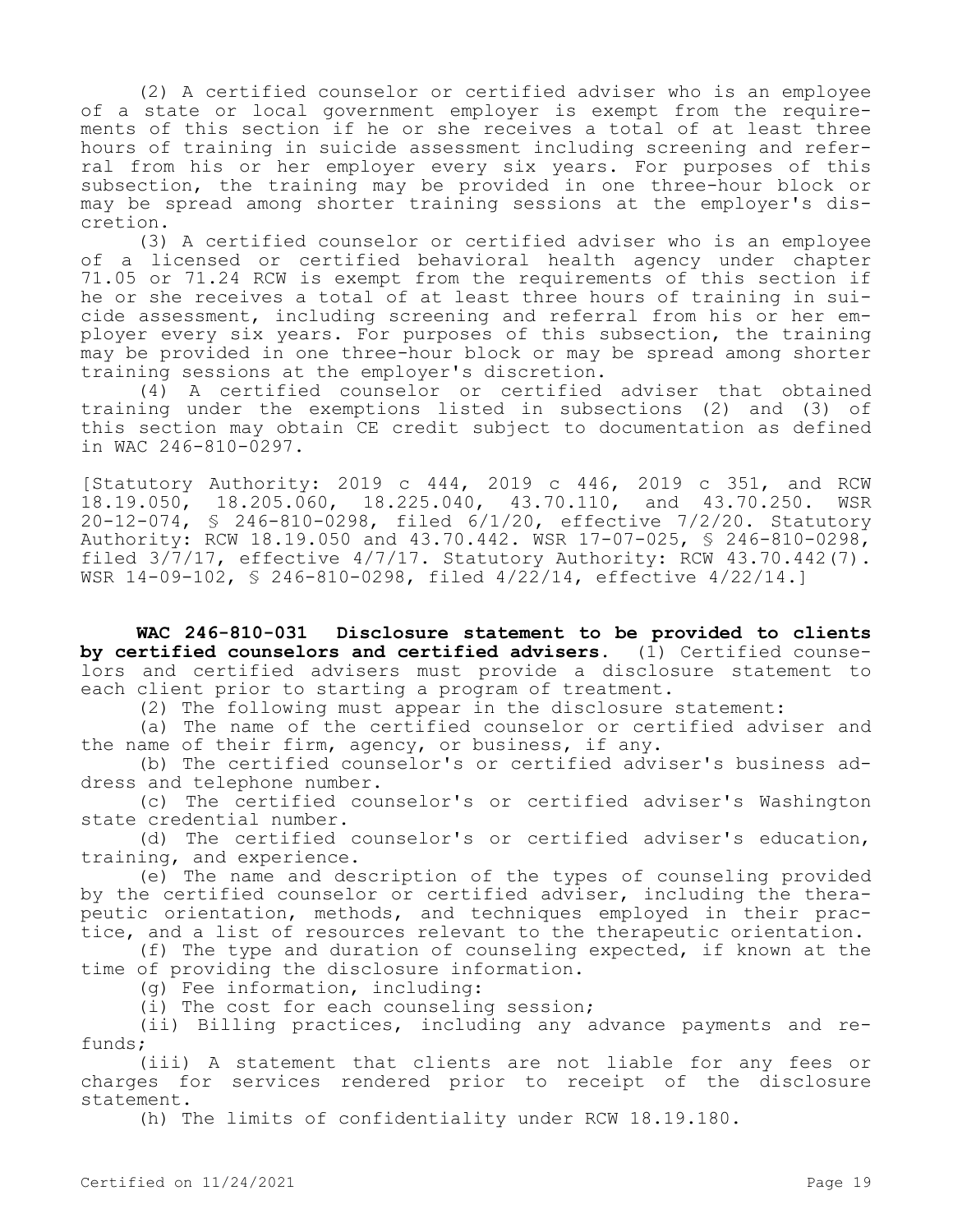(i) Disclosure of the certified counselor's or certified adviser's supervisory or consultation agreement as defined in WAC 246-810-025.

(j) Disclosure that the certified counselor or certified adviser is not credentialed to diagnose mental disorders or to conduct psychotherapy as defined in WAC 246-810-010(14).

(k) All of the following:

(i) Counselors practicing counseling for a fee must be credentialed with the department of health for the protection of the public health and safety.

(ii) Credentialing of an individual with the department of health does not include a recognition of any practice standards, nor necessarily imply the effectiveness of any treatment.

(iii) The purpose of the Counselor Credentialing Act, chapter 18.19 RCW, is to:

(A) Provide protection for public health and safety; and

(B) Empower the citizens of the state of Washington by providing a complaint process against those counselors who would commit acts of unprofessional conduct.

(iv) Clients have the right to choose counselors who best suit their needs and purposes.

(l) A copy of the acts of unprofessional conduct in RCW 18.130.180 and the name, address, and contact telephone number within the department of health for complaints.

(m) Signature and date blocks for the client, and the certified counselor or certified adviser, including an attestation that the client agrees that the required disclosure statement has been provided and that the client has read and understands the information.

[Statutory Authority: RCW 18.19.050 and chapter 18.19 RCW. WSR 09-15-041, § 246-810-031, filed 7/8/09, effective 7/8/09. Statutory Authority: RCW 18.19.050. WSR 06-08-106, § 246-810-031, filed 4/5/06, effective 5/6/06. Statutory Authority: RCW 18.19.050(1). WSR 97-17-113, § 246-810-031, filed 8/20/97, effective 9/20/97. Statutory Authority: RCW 43.70.040. WSR 91-02-049 (Order 121), recodified as § 246-810-031, filed 12/27/90, effective 1/31/91. Statutory Authority: RCW 18.19.060. WSR 89-14-070 (Order PM 840), § 308-190-041, filed 6/30/89.]

**WAC 246-810-032 Failure to provide client disclosure information.** Failure to provide to the client any of the disclosure information as set forth in WAC 246-810-030 and 246-810-031, and as required by the law shall constitute an act of unprofessional conduct as defined in RCW 18.130.180(7).

[Statutory Authority: RCW 18.19.050(1). WSR 97-17-113, § 246-810-032, filed 8/20/97, effective 9/20/97. Statutory Authority: RCW 43.70.040. WSR 91-02-049 (Order 121), recodified as § 246-810-032, filed 12/27/90, effective 1/31/91. Statutory Authority: RCW 18.19.050. WSR 88-11-024 (Order PM 728), § 308-190-050, filed 5/11/88.]

**WAC 246-810-035 Record requirements.** (1) A counselor providing professional services to a client or providing services billed to a third-party payor, must document services, except as provided in subsection (2) of this section. The documentation must include: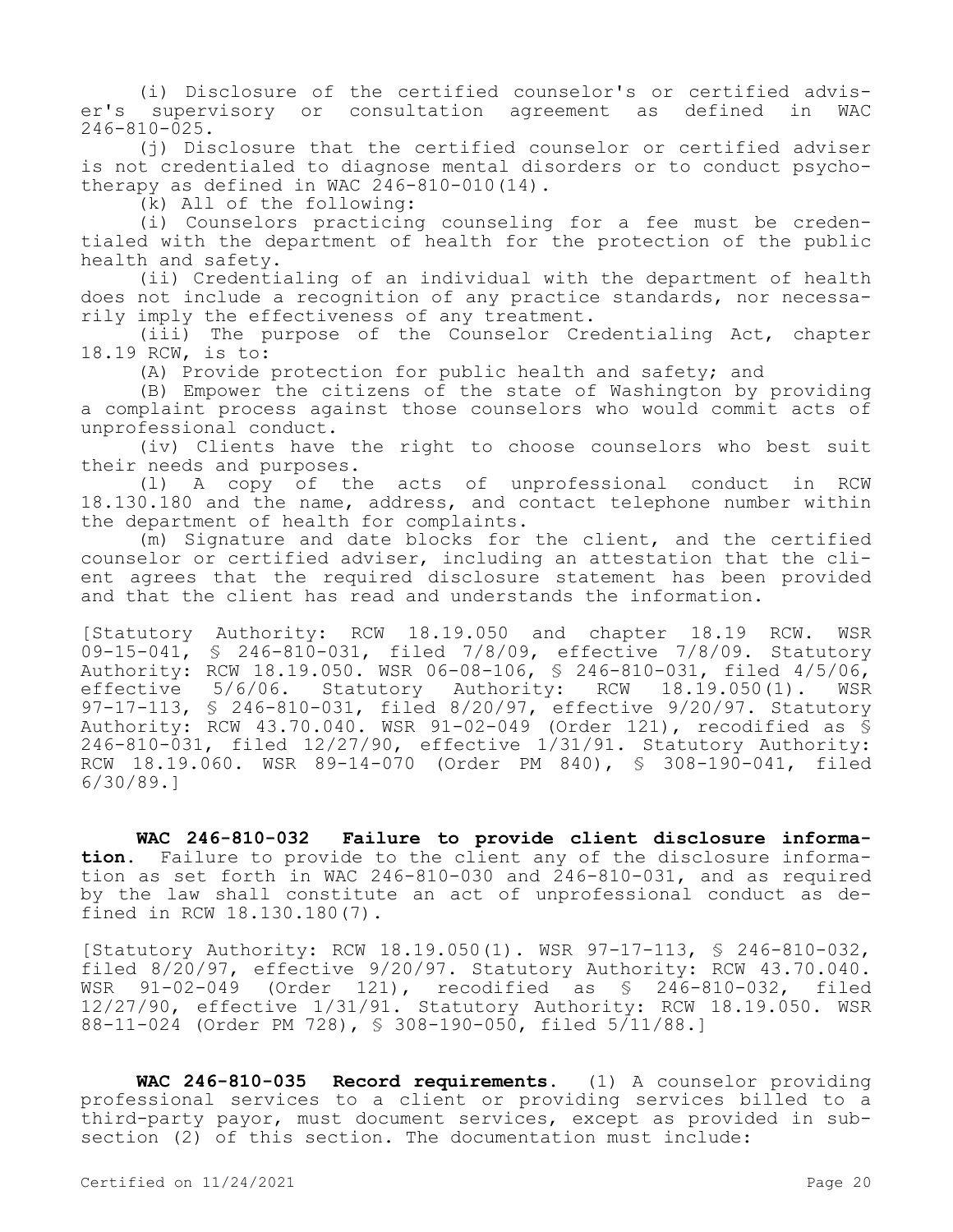(a) Client name;

(b) The fee arrangement and record of payments;

(c) Dates counseling was received;

(d) Disclosure form, signed by counselor and client;

(e) The presenting problem(s), or purpose of counseling;

(f) Notation and results of formal consults, including information obtained from other persons or agencies through a release of information;

(g) Progress notes sufficient to support responsible clinical practice for the type of theoretical orientation/therapy the counselor uses.

(2) If a client requests that no treatment records be kept, and the counselor agrees to the request, the request must be in writing and only the following must be retained:

(a) Client name;

- (b) Fee arrangement and record of payments;
- (c) Dates counseling was received;
- (d) Disclosure form, signed by counselor and client;
- (e) Written request that no records be kept.

(3) The counselor may not agree to the request if maintaining records is required by other state or federal law.

(4) All records must be kept for a period of five years following the last visit. Within this five-year period, all records must be secured, with properly limited access.

Special provisions must be made for the retention or transferal of active or inactive records and for continuity of services in the event of a counselor's death, incapacitation, or cessation of practice. Such special provisions may be made by having another counselor review records with a client and recommend a course of action; or other appropriate means as determined by the counselor.

(5) After the five-year retention period, the counselor may dispose of the record. Disposal must be done in a secure and confidential manner that includes:

(a) Shredding;

(b) Deleting, erasing, or reformatting electronic media; and

(c) Other readable forms of media that are defaced or rendered unusable or unreadable.

[Statutory Authority: RCW 18.19.050 and chapter 18.19 RCW. WSR 09-15-041, § 246-810-035, filed 7/8/09, effective 7/8/09. Statutory Authority: RCW 18.19.050(1). WSR 97-17-113, § 246-810-035, filed 8/20/97, effective 9/20/97.]

**WAC 246-810-040 Requirements to report suspected abuse or neglect of a child or vulnerable adult.** (1) Chapter 26.44 RCW requires that all counselors must report suspected abuse or neglect of a child, when they have reasonable cause to believe that such an incident has occurred.

(2) Chapter 74.34 RCW requires that all counselors report when there is reasonable cause to believe that abandonment, abuse, financial exploitation, or neglect of a vulnerable adult has occurred.

(3) The report must be made to the local law enforcement agency or to the department of social and health services within twenty-four hours after there is reasonable cause to believe that the child or vulnerable adult has suffered abuse or neglect.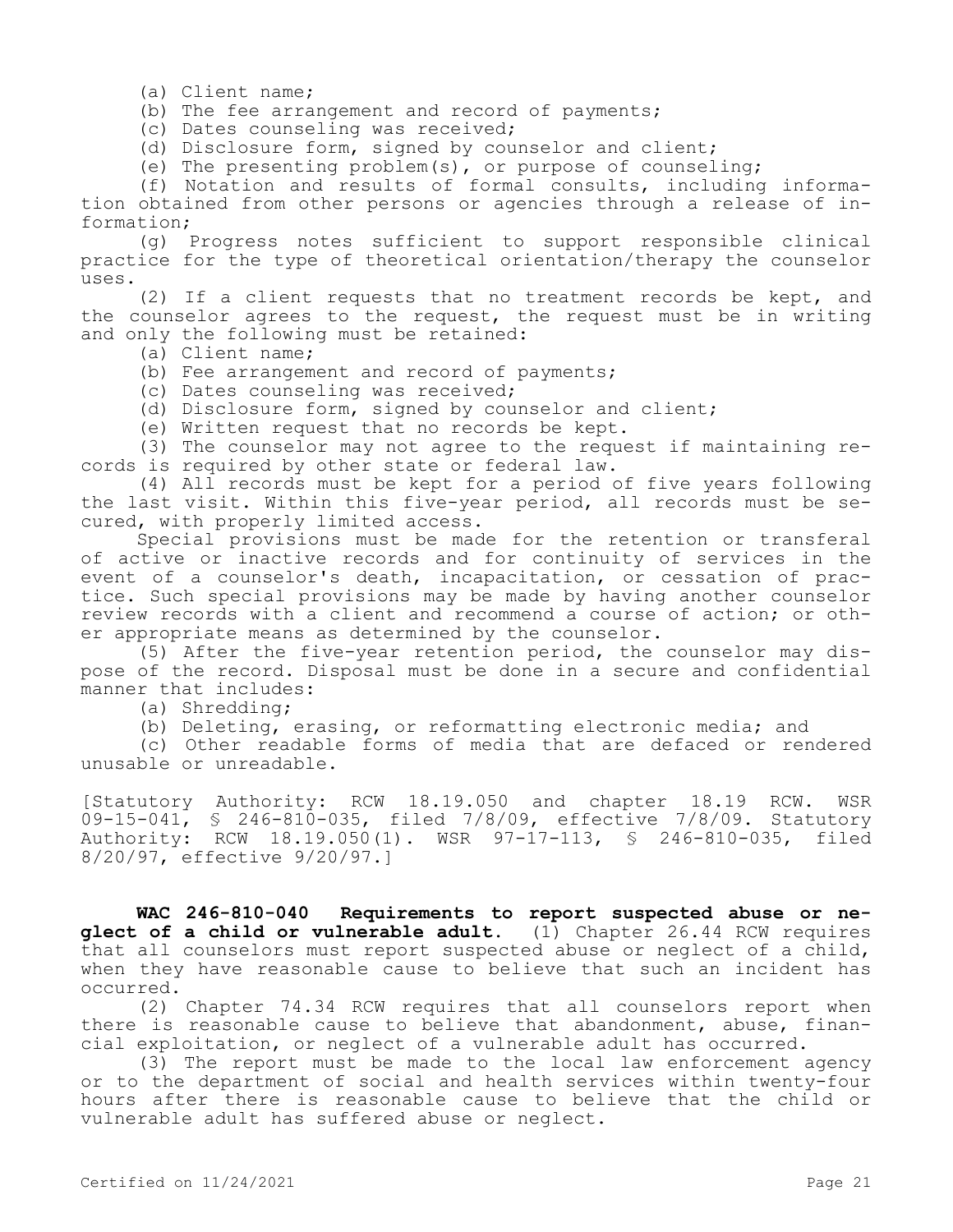[Statutory Authority: RCW 18.19.050 and chapter 18.19 RCW. WSR 09-15-041, § 246-810-040, filed 7/8/09, effective 7/8/09. Statutory Authority: RCW 18.19.050(1). WSR 97-17-113, § 246-810-040, filed 8/20/97, effective 9/20/97. Statutory Authority: RCW 43.70.040. WSR 91-02-049 (Order 121), recodified as § 246-810-040, filed 12/27/90, effective 1/31/91. Statutory Authority: RCW 18.19.060. WSR 89-14-070 (Order PM 840), § 308-190-042, filed 6/30/89.]

**WAC 246-810-045 Requirements for client fees paid in advance.**  (1) The practice of collecting fees in advance and refund policies must be included in the disclosure statement to the client before any funds are collected.

(2) Counselors who collect fees in advance of the service provided must separate such funds from operating/expense funds. Failure to properly account for such funds may be a violation of the Securities Act, RCW 21.20.005. The counselor may not spend the funds until the service is provided. Any funds left in the account, for services not provided must be returned to the client within thirty days of the request.

(3) Room rental fees or similar expenses, for example, as relating to group therapy, are not considered fees paid in advance.

[Statutory Authority: RCW 18.19.050 and chapter 18.19 RCW. WSR 09-15-041, § 246-810-045, filed 7/8/09, effective 7/8/09. Statutory Authority: RCW 18.19.050(1). WSR 97-17-113, § 246-810-045, filed 8/20/97, effective 9/20/97.]

**WAC 246-810-049 Sexual misconduct regulations.** (1) The definitions and prohibitions on sexual misconduct in chapter 246-16 WAC apply to counselors except WAC  $246-16-100$  (3) and (4).

(2) A counselor shall never engage, or attempt to engage, in the activities listed in WAC 246-16-100(1) with a former patient, former client or former key party.

[Statutory Authority: RCW 18.19.050 and chapter 18.19 RCW. WSR 09-15-041, § 246-810-049, filed 7/8/09, effective 7/8/09. Statutory Authority: RCW 18.155.040, 18.19.050, 18.225.040, 18.205.060, 18.130.050. WSR 08-07-090, § 246-810-049, filed 3/19/08, effective 4/19/08. Statutory Authority: RCW 18.19.050(1). WSR 97-17-113, § 246-810-049, filed 8/20/97, effective 9/20/97.]

**WAC 246-810-060 Mandatory reporting.** All individuals credentialed under this chapter are subject to the mandatory reporting requirements of chapter 246-16 WAC.

[Statutory Authority: RCW 18.19.050 and chapter 18.19 RCW. WSR 09-15-041, § 246-810-060, filed 7/8/09, effective 7/8/09. Statutory Authority: RCW 18.19.050(1). WSR 97-17-113, § 246-810-060, filed 8/20/97, effective 9/20/97. Statutory Authority: RCW 43.70.040. WSR 91-02-049 (Order 121), recodified as § 246-810-060, filed 12/27/90, effective 1/31/91. Statutory Authority: RCW 18.130.070. WSR 89-14-092 (Order PM 842), § 308-190-070, filed 6/30/89.]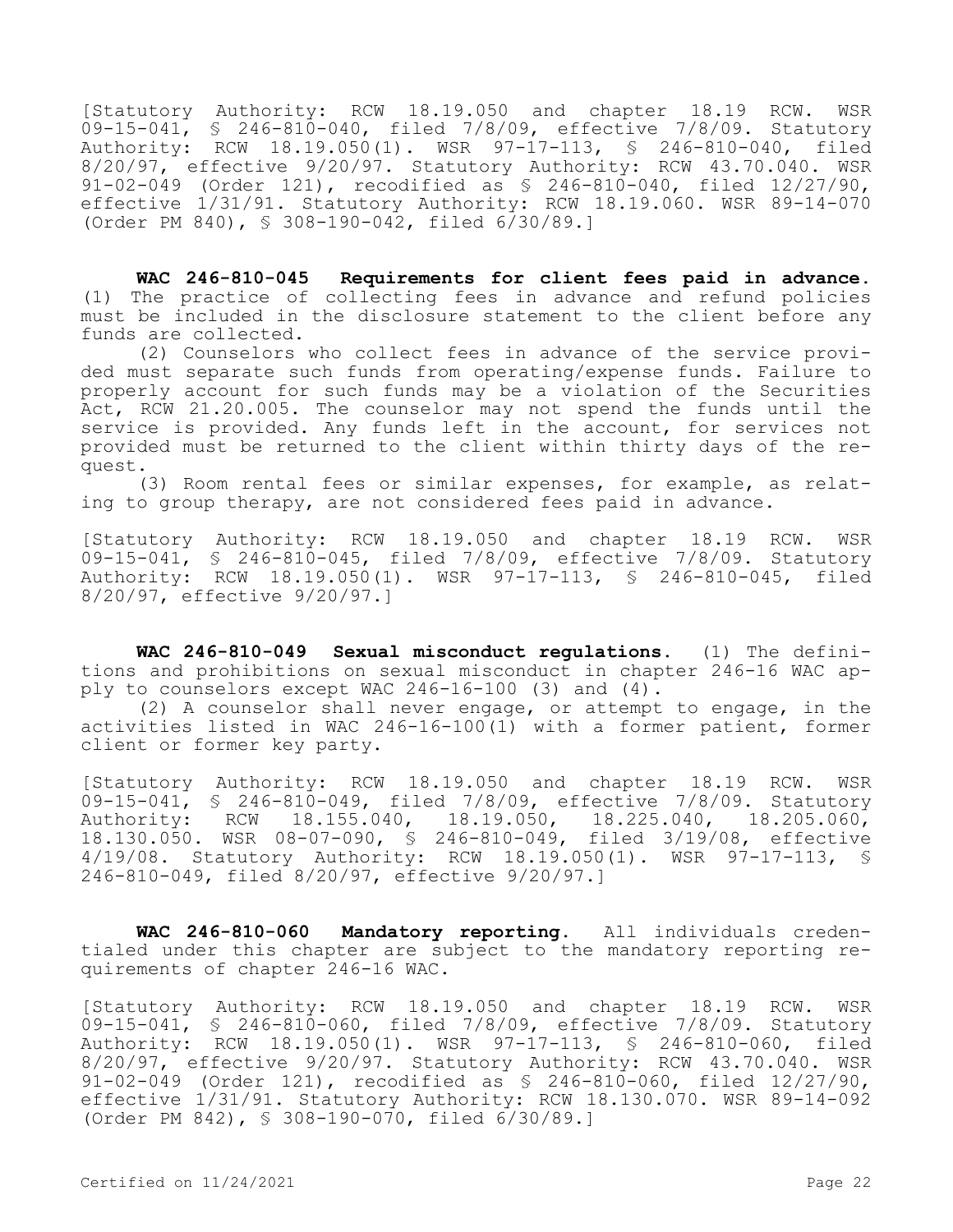**WAC 246-810-061 Health care institutions.** The chief administrator or executive officer or their designee of any hospital, nursing home, licensed or certified behavioral health agency as defined in RCW 71.24.025, and residential treatment facility licensed under chapter 71.12 RCW, shall report to the department when any counselor's services are terminated or are restricted based upon a determination that the counselor has committed an act which may constitute unprofessional conduct or that the counselor may be unable to practice with reasonable skill or safety to clients by reason of a mental or physical condition. Reports are to be made in accordance with WAC 246-810-060.

[Statutory Authority: 2019 c 444, 2019 c 446, 2019 c 351, and RCW 18.19.050, 18.205.060, 18.225.040, 43.70.110, and 43.70.250. WSR 20-12-074, § 246-810-061, filed 6/1/20, effective 7/2/20. Statutory Authority: RCW 18.19.050(1). WSR 97-17-113, § 246-810-061, filed 8/20/97, effective 9/20/97. Statutory Authority: RCW 43.70.040. WSR 91-02-049 (Order 121), recodified as § 246-810-061, filed 12/27/90, effective 1/31/91. Statutory Authority: RCW 18.130.070. WSR 89-14-092 (Order PM 842), § 308-190-080, filed 6/30/89.]

**WAC 246-810-062 Counselor associations or societies.** The president or chief executive officer of any counselor association or society within this state shall report to the department when the association or society determines that a registered counselor has committed unprofessional conduct or that a counselor may not be able to practice counseling with reasonable skill and safety to clients as the result of any mental or physical condition. The report required by must be made regardless of whether the counselor appeals, accepts, or acts upon the association or society's determination. The report must include notification of appeal. Reports must meet the requirements of WAC 246-810-060.

[Statutory Authority: RCW 18.19.050. WSR 06-08-106, § 246-810-062, filed  $4/5/06$ , effective  $5/6/06$ . Statutory Authority: RCW  $18.19.050(1)$ . WSR 97-17-113, § 246-810-062, filed 8/20/97, effective 9/20/97. Statutory Authority: RCW 43.70.040. WSR 91-02-049 (Order 121), recodified as § 246-810-062, filed 12/27/90, effective 1/31/91. Statutory Authority: RCW 18.130.070. WSR 89-14-092 (Order PM 842), § 308-190-090, filed 6/30/89.]

**WAC 246-810-063 Health care service contractors and disability**  insurance carriers. The executive officer of every health care service contractor and disability insurer, licensed under chapters 48.20, 48.21, 48.21A, and 48.44 RCW, operating in the state of Washington shall report to the department all final determinations that a counselor has engaged in fraud in billing for services. Reports are to be made in accordance with WAC 246-810-060.

[Statutory Authority: RCW 18.19.050(1). WSR 97-17-113, § 246-810-063, filed  $8/20/97$ , effective  $9/20/97$ . Statutory Authority: RCW 43.70.040.<br>WSR 91-02-049 (Order 121), recodified as \$ 246-810-063, filed WSR 91-02-049 (Order 121), recodified as \$ 246-810-063, 12/27/90, effective 1/31/91. Statutory Authority: RCW 18.130.070. WSR 89-14-092 (Order PM 842), § 308-190-100, filed 6/30/89.]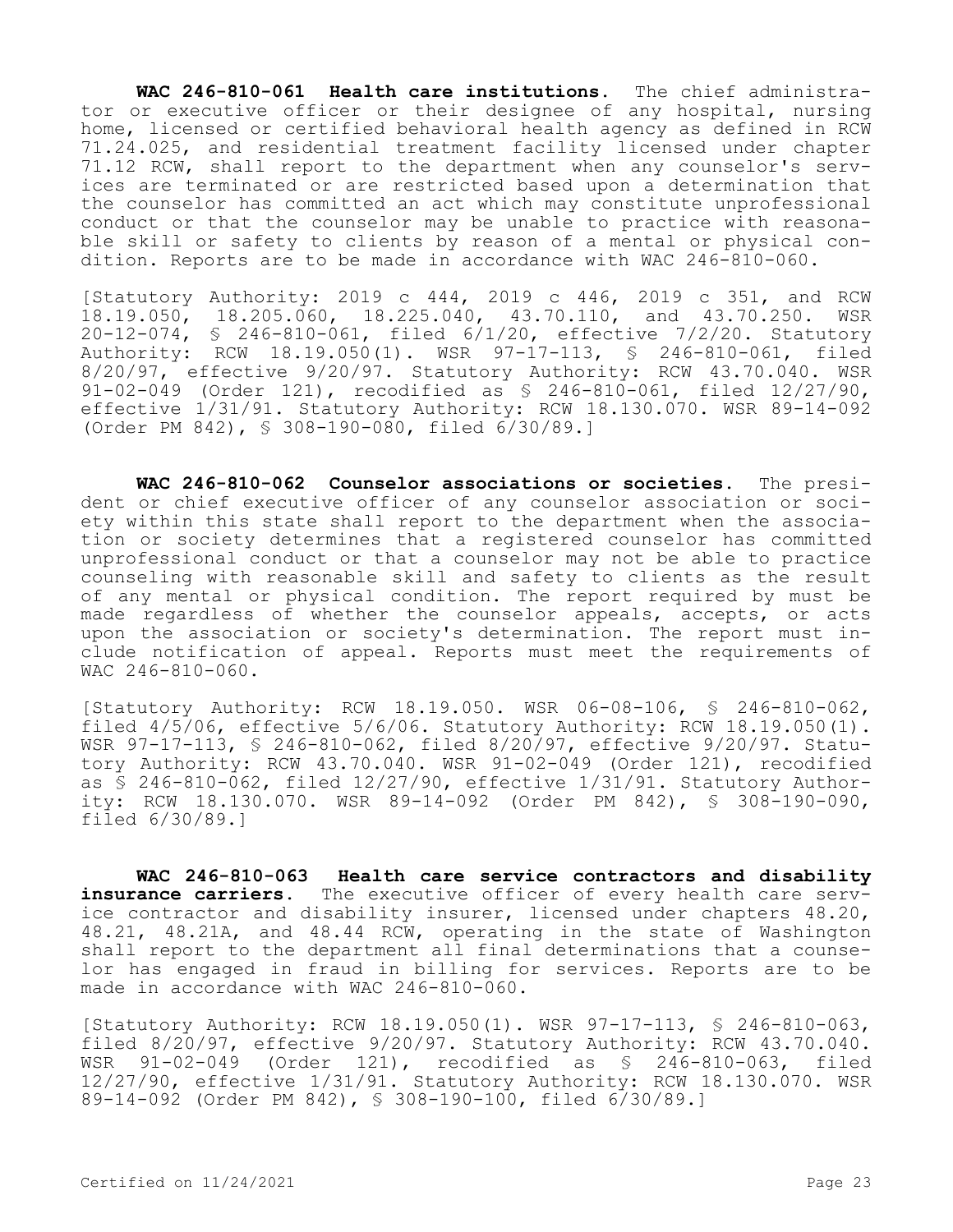**WAC 246-810-064 Professional liability carriers.** Every institution or organization providing professional liability insurance directly or indirectly to counselors shall send a complete report to the department of any malpractice settlement, award, or payment in excess of twenty thousand dollars as a result of a claim or action for damages alleged to have been caused by an insured counselor's incompetency or negligence in the practice of counseling. Such institution or organization shall also report the award, settlement, or payment of three or more claims during a twelve-month period as a result of the counselor's alleged incompetence or negligence in the practice of counseling. Reports are to be made in accordance with WAC 246-810-060.

[Statutory Authority: RCW 18.19.050(1). WSR 97-17-113, § 246-810-064, filed 8/20/97, effective 9/20/97. Statutory Authority: RCW 43.70.040. WSR 91-02-049 (Order 121), recodified as § 246-810-064, filed 12/27/90, effective 1/31/91. Statutory Authority: RCW 18.130.070. WSR 89-14-092 (Order PM 842), § 308-190-110, filed 6/30/89.]

**WAC 246-810-065 Courts.** The department requests the assistance of the clerk of trial courts within the state to report all professional malpractice judgments and all convictions of counselors, other than minor traffic violations.

[Statutory Authority: RCW 18.19.050(1). WSR 97-17-113, § 246-810-065, filed 8/20/97, effective 9/20/97. Statutory Authority: RCW 43.70.040. WSR 91-02-049 (Order 121), recodified as § 246-810-065, filed 12/27/90, effective 1/31/91. Statutory Authority: RCW 18.130.070. WSR 89-14-092 (Order PM 842), § 308-190-120, filed 6/30/89.]

**WAC 246-810-066 State and federal agencies.** The department requests the assistance of executive officers of any state or federal program operating in the state of Washington, under which a counselor is employed to provide client care services, to report to the department whenever such a counselor has been judged to have demonstrated his/her incompetency or negligence in the practice of counseling, or has otherwise committed unprofessional conduct, or may not be able to practice with reasonable skill and safety by reason of any mental or physical condition. These requirements do not supersede any federal or state law.

[Statutory Authority: RCW 18.19.050(1). WSR 97-17-113, § 246-810-066, filed 8/20/97, effective 9/20/97. Statutory Authority: RCW 43.70.040. WSR 91-02-049 (Order 121), recodified as § 246-810-066, filed 12/27/90, effective 1/31/91. Statutory Authority: RCW 18.130.070. WSR 89-14-092 (Order PM 842), § 308-190-130, filed 6/30/89.]

## **ADDITIONAL PROVISIONS APPLICABLE ONLY TO REGISTERED COUNSELORS**

**WAC 246-810-089 Transitional dates for a registered counselor credential.** (1) The department of health will not issue any new registered counselor credentials after July 1, 2009.

(2) Individuals with a current or prior credential as a registered counselor may renew or reinstate their credential if all fees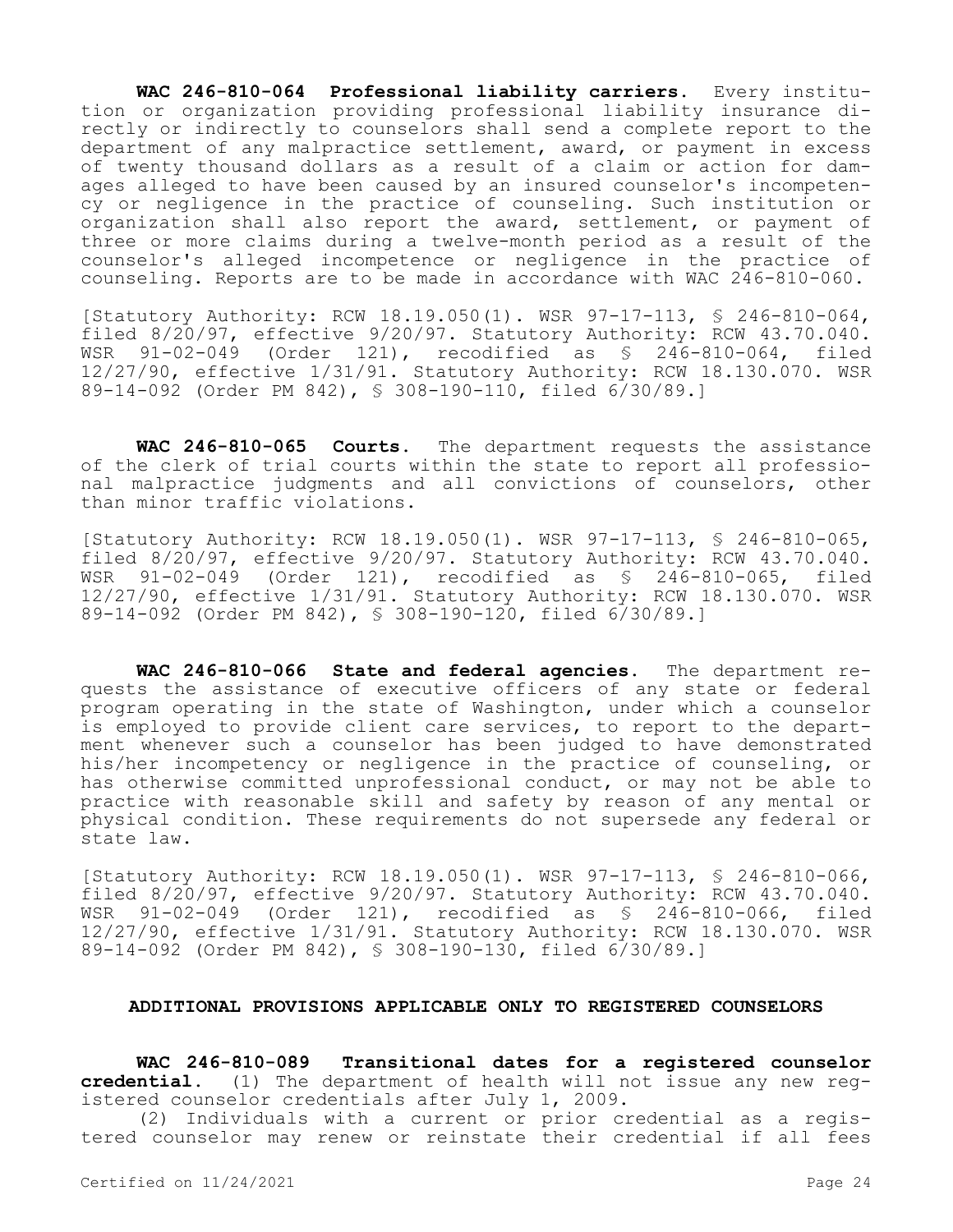are paid and credentialing requirements are met. No registered counselor credentials will be renewed or reinstated after June 30, 2010.

(3) To continue to practice counseling, all registered counselors must hold a different counseling credential by July 1, 2010.

(4) All registered counselor credentials are abolished on July 1, 2010.

[Statutory Authority: RCW 18.19.050 and chapter 18.19 RCW. WSR 09-15-041, § 246-810-089, filed 7/8/09, effective 7/8/09.]

#### **FEES**

**WAC 246-810-990 Counselors fees and renewal cycle.** (1) Under chapter 246-12 WAC, a counselor must renew their credential every year on the practitioner's birthday.

(2) Examination and reexamination fees are the responsibility of the applicant and are paid directly to the testing company.

(3) The following nonrefundable fees will be charged:

| <b>Title</b>                            | Fee      |
|-----------------------------------------|----------|
| Registered hypnotherapist:              |          |
| Application and registration            | \$155.00 |
| Renewal                                 | \$80.00  |
| Late renewal penalty                    | \$75.00  |
| Expired registration reissuance         | \$75.00  |
| Duplicate registration                  | \$10.00  |
| Verification of registration            | \$25.00  |
| Certified counselor:                    |          |
| Application and certification           | \$345.00 |
| Examination or reexamination            | \$85.00  |
| Renewal                                 | \$305.00 |
| Late renewal penalty                    | \$155.00 |
| Expired credential reissuance           | \$100.00 |
| Duplicate credential                    | \$10.00  |
| Verification of credential              | \$25.00  |
| Certified adviser:                      |          |
| Application and certification           | \$285.00 |
| Examination or reexamination            | \$85.00  |
| Renewal                                 | \$250.00 |
| Late renewal penalty                    | \$125.00 |
| Expired credential reissuance           | \$100.00 |
| Duplicate credential                    | \$10.00  |
| Verification of credential              | \$25.00  |
| Registered agency affiliated counselor: |          |
| Application and registration            | \$90.00  |
| Renewal                                 | \$75.00  |
| Late renewal penalty                    | \$50.00  |
| Expired registration reissuance         | \$50.00  |
| Duplicate registration                  | \$10.00  |
| Verification of registration            | \$25.00  |